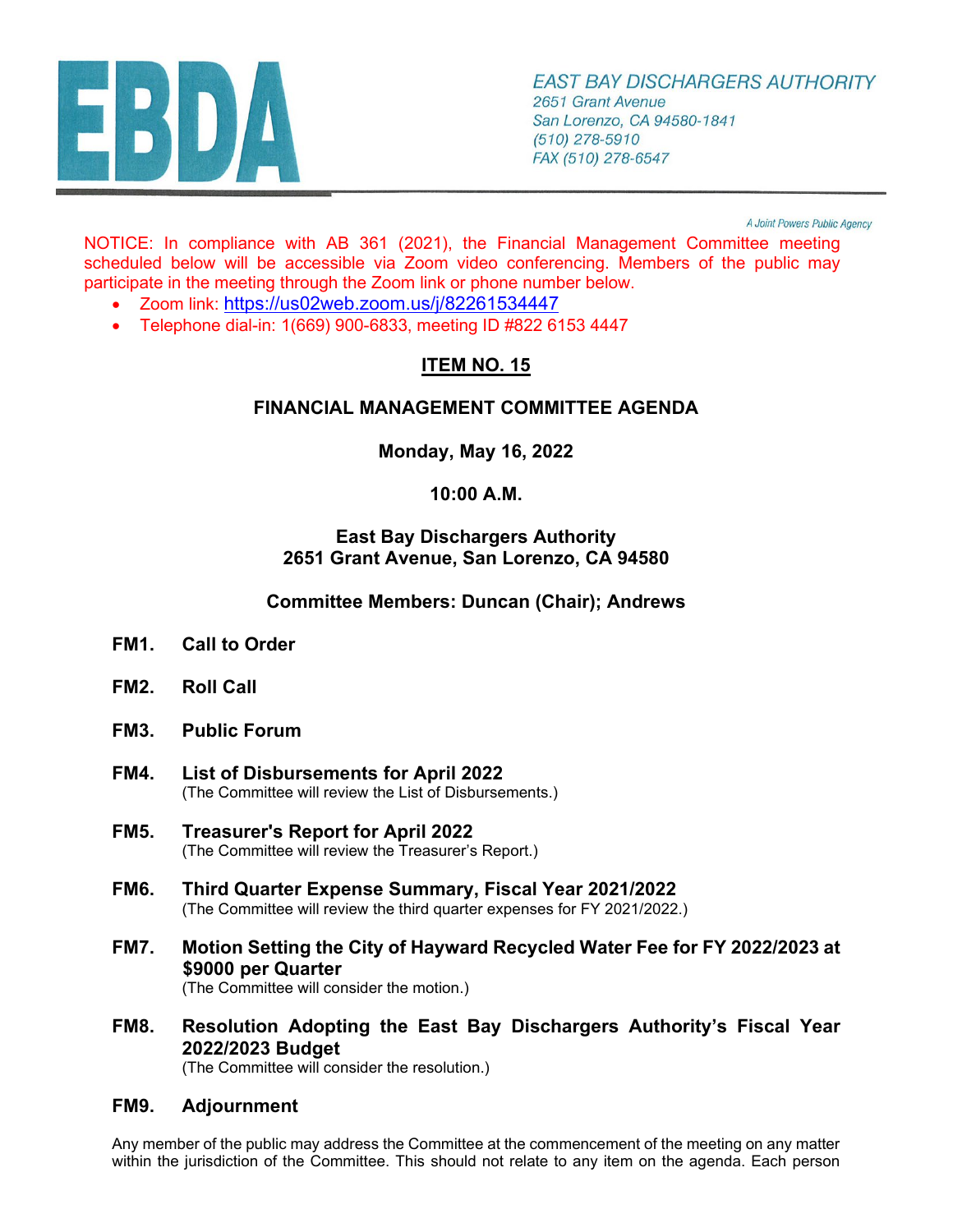addressing the Committee should limit their presentation to three minutes. Non-English speakers using a translator will have a time limit of six minutes. Any member of the public desiring to provide comments to the Committee on any agenda item should do so at the time the item is considered. Oral comments should be limited to three minutes per individual or ten minutes for an organization. Speaker's cards will be available and are to be completed prior to speaking.

In compliance with the Americans with Disabilities Act of 1990, if you need special assistance to participate in an Authority meeting, or you need a copy of the agenda, or the agenda packet, in an appropriate alternative format, please contact the Juanita Villasenor at [juanita@ebda.org](mailto:juanita@ebda.org) or (510) 278-5910. Notification of at least 48 hours prior to the meeting or time when services are needed will assist the Authority staff in assuring that reasonable arrangements can be made to provide accessibility to the meeting or service.

In compliance with SB 343, related writings of open session items are available for public inspection at East Bay Dischargers Authority, 2651 Grant Avenue, San Lorenzo, CA 94580. For your convenience, agenda items are also posted on the East Bay Dischargers Authority website located at [http://www.ebda.org.](http://www.ebda.org/)

### **The next Financial Management Committee meeting is scheduled on Monday, June 13, 2022 at 10:00 a.m.**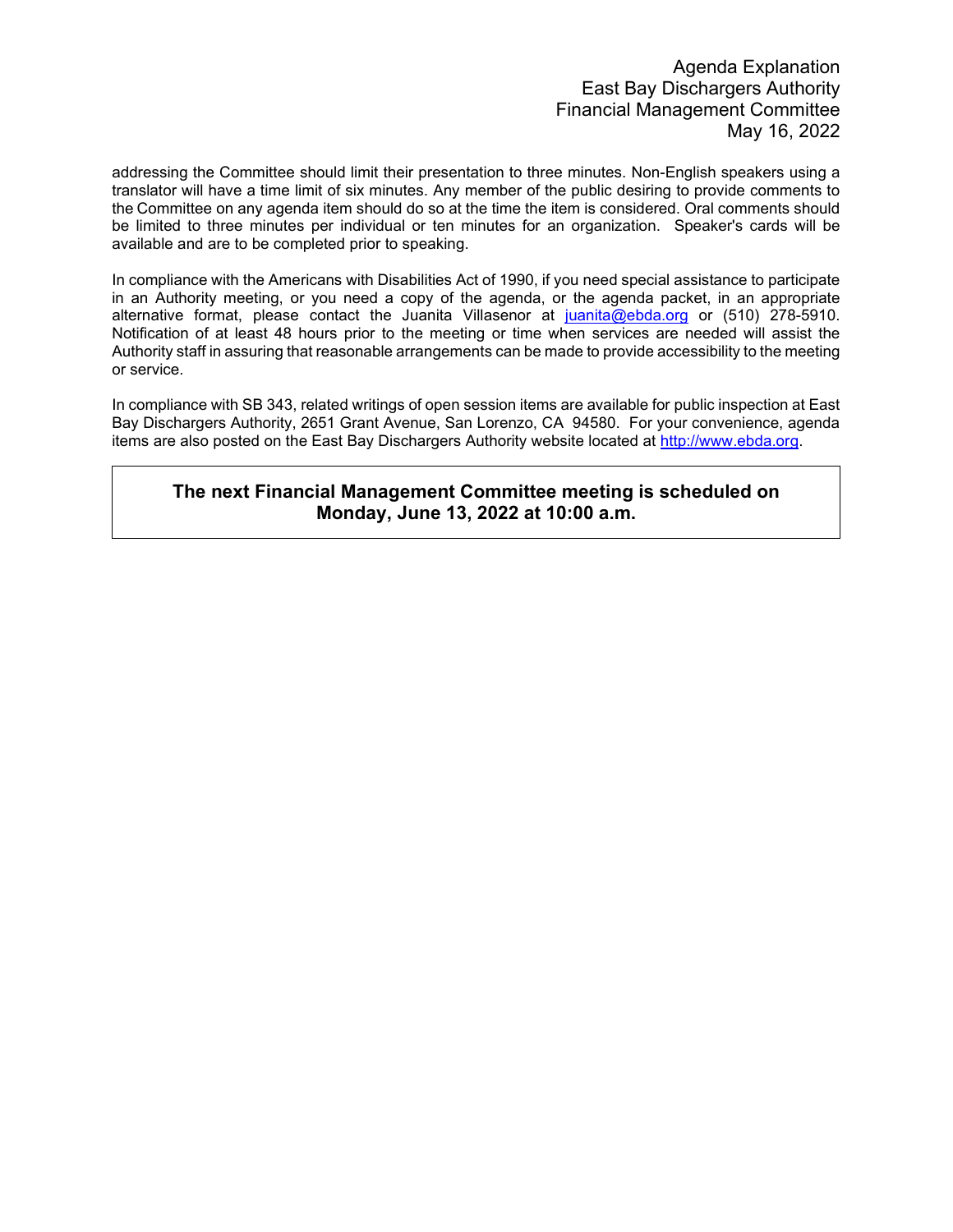# **ITEM NO. FM4 LIST OF DISBURSEMENTS FOR APRIL 2022**

The itemized List of Disbursements for the month of April 2022 totaled \$303,964.48.

Reviewed and Approved by:

 $\overline{a}$ Rita Duncan, Chair **Date** Financial Management Committee

 $\overline{a}$ Jacqueline T. Zipkin Date **Treasurer**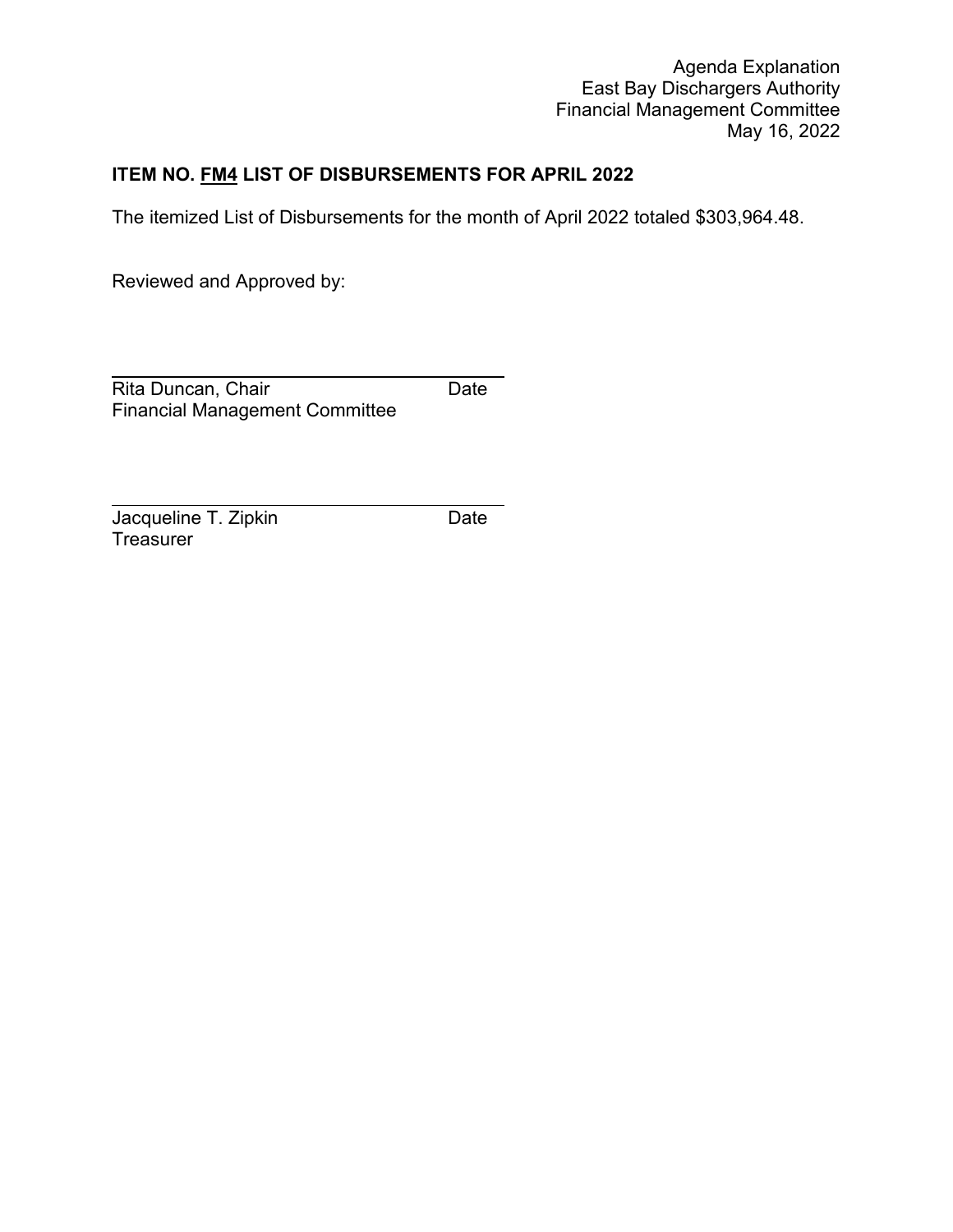#### **EAST BAY DISCHARGERS AUTHORITY List of Disbursements April 2022**

<span id="page-3-0"></span>

|         | <b>CHECKS (SORTED BY AMOUNT)</b> |                     |                                  |                                                               |                       |                               |
|---------|----------------------------------|---------------------|----------------------------------|---------------------------------------------------------------|-----------------------|-------------------------------|
| Check # | <b>Payment Date</b>              | Invoice $#$         | Vendor Name                      | Description                                                   | <b>Invoice Amount</b> | <b>Disbursement</b><br>Amount |
| 25604   | 04/18/2022                       | 387199              | CITY OF SAN LEANDRO              | O&M - FEB                                                     | 29,671.55             | 29,671.55                     |
| 25605   | 04/18/2022                       | 6604                | ORO LOMA SANITARY DISTRICT       | O&M - MAR                                                     | 28,008.84             | 28,008.84                     |
| 25620   | 04/28/2022                       | 002841              | UNION SANITARY DISTRICT          | O&M - MAR                                                     | 25,238.28             | 25,238.28                     |
| 25633   | 04/28/2022                       | 20210105.02-3       | ASCENT ENVIRONMENTAL, INC        | CONSULTING SERVICES - CARGILL CEQA                            | 22,122.50             | 22,122.50                     |
| 25619   | 04/28/2022                       | 349405              | <b>CITY OF HAYWARD</b>           | O&M - QUARTERLY JAN-MAR                                       | 19,113.38             | 19,113.38                     |
| 25629   | 04/28/2022                       | 173669              | ENVIRONMENTAL SCIENCE ASSOCIATES | FIRST MILE PROJECT WORK ORDER NO. 1                           | 12,885.00             | 16,716.25                     |
| 25629   | 04/28/2022                       | 173670              | ENVIRONMENTAL SCIENCE ASSOCIATES | HAYWARD FEASIBILITY STUDY WORK ORDER NO. 2                    | 3,831.25              |                               |
| 25627   | 04/28/2022                       | 50161248            | <b>UNIVAR</b>                    | SODIUM BISULFITE - DELIVERED 04/15/2022                       | 6,478.88              | 12,938.84                     |
| 25627   | 04/28/2022                       | 50127354            | <b>UNIVAR</b>                    | SODIUM BISULFITE - DELIVERED 04/01/2022                       | 6,459.96              |                               |
| 25616   | 04/18/2022                       | 20210105.02-2       | ASCENT ENVIRONMENTAL. INC        | CONSULTING SERVICES - CARGILL CEQA                            | 9,810.00              | 9.810.00                      |
| 25624   | 04/28/2022                       | 00013.14-4          | <b>LARRY WALKER ASSOCIATES</b>   | PROFESSIONAL SERVICES - WORK ORDER NO. 4                      | 6,162.75              | 8.296.25                      |
| 25624   | 04/28/2022                       | 00013.12-9          | <b>LARRY WALKER ASSOCIATES</b>   | PROFESSIONAL SERVICES - WORK ORDER NO. 3                      | 2,133.50              |                               |
| 25613   | 04/18/2022                       | 11440236            | <b>BROWN &amp; CALDWELL</b>      | <b>ENGINEERING SERVICES - BRINE ASSESSMENT</b>                | 6,320.22              | 6,320.22                      |
| 25608   | 04/18/2022                       | 50828               | CALCON                           | MDF AUTOMATION UPGRADE                                        | 2,380.00              | 5,966.50                      |
| 25608   | 04/18/2022                       | 50830               | CALCON                           | ELECTRICAL, INSTRUMENTATION, AND MAINTENANCE SERVICES - OLEPS | 1,882.76              |                               |
| 25608   | 04/18/2022                       | 50825               | CALCON                           | ELECTRICAL, INSTRUMENTATION, AND MAINTENANCE SERVICES - MDF   | 595.10                |                               |
| 25608   | 04/18/2022                       | 50945               | CALCON                           | ELECTRICAL, INSTRUMENTATION, AND MAINTENANCE SERVICES - OLEPS | 595.10                |                               |
| 25608   | 04/18/2022                       | 50697               | CALCON                           | ELECTRICAL, INSTRUMENTATION, AND MAINTENANCE SERVICES - MDF   | 513.54                |                               |
| 25630   | 04/28/2022                       | 4/5/2022            | <b>AZYURA</b>                    | WATERBITS LICENSING AND SMR/EDMR REPORT SERVICES              | 4,750.00              | 4,750.00                      |
| 25622   | 04/28/2022                       | Jan-22              | <b>DEBORAH QUINN</b>             | ACCOUNTING SERVICES - JAN                                     | 3,733.13              | 3,733.13                      |
| 25601   | 04/18/2022                       | <b>JAN-MAR 2022</b> | KARL D. ROYER                    | QUARTERLY HEALTH PREMIUM REIMBURSEMENT                        | 3,723.36              | 3,723.36                      |
| 25604   | 04/18/2022                       | 726625              | VANTAGEPOINT                     | MISSION SQUARE DEFERRED COMPENSATION 04/15/2022               | 2,145.27              | 2,145.27                      |
| 25618   | 04/28/2022                       | 732225              | VANTAGEPOINT                     | MISSION SQUARE DEFERRED COMPENSATION 03/31/2022               | 2,134.71              | 2,134.71                      |
| 25614   | 04/18/2022                       | 22016               | NORTH BAY PENSIONS LLC           | ACTUARIAL SERVICES FOR GASB 75 OPEB REPORTING                 | 2,100.00              | 2.100.00                      |
| 25606   | 04/18/2022                       | 52205710            | <b>CITY OF HAYWARD</b>           | <b>BENEFIT PREMIUMS - APR</b>                                 | 1,366.83              | 1,366.83                      |
| 25612   | 04/18/2022                       | 4246044555687627    | <b>US BANK</b>                   | PURCHASING CARD EXPENSES                                      | 1,217.93              | 1,217.93                      |
| 25631   | 04/28/2022                       | 631887              | <b>CALTEST</b>                   | LAB TESTING SERVICES                                          | 833.90                | 833.90                        |
| 25607   | 04/18/2022                       | 1746192-21          | <b>SCIF</b>                      | <b>WORKERS COMPENSATION PREMIUM - APR</b>                     | 679.25                | 679.25                        |
| 25625   | 04/28/2022                       | FB21504             | <b>CAROLLO ENGINEERS</b>         | ENGINEERING SERVICES - WORK ORDER NO. 4                       | 621.00                | 621.00                        |
| 25602   | 04/18/2022                       | <b>JAN-MAR 2022</b> | <b>CHARLES V. WEIR</b>           | <b>QUARTERLY HEALTH PREMIUM REIMBURSEMENT</b>                 | 396.18                | 396.18                        |
| 25611   | 04/18/2022                       | 8344                | CAYUGA INFORMATION SYSTEMS       | <b>IT SERVICES</b>                                            | 367.50                | 367.50                        |
| 25626   | 04/28/2022                       | 230608274           | <b>ORKIN</b>                     | PEST CONTROL SERVICES - MDF                                   | 217.00                | 217.00                        |
| 25617   | 04/18/2022                       | CD 000382330        | RINGCENTRAL INC                  | <b>DIGITAL PHONE SERVICE</b>                                  | 204.00                | 204.00                        |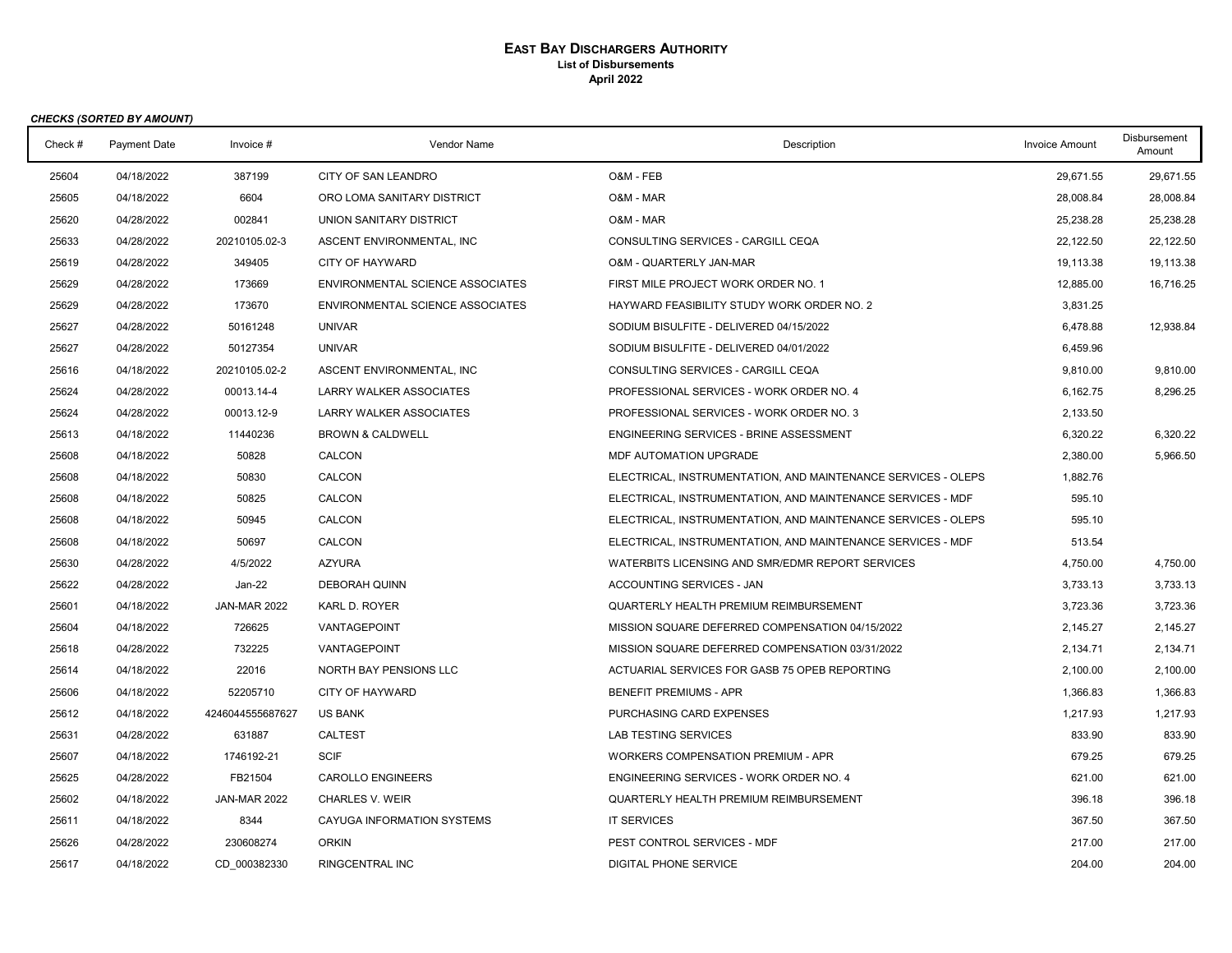#### **EAST BAY DISCHARGERS AUTHORITY List of Disbursements April 2022**

| Check # | Payment Date | Invoice #          | Vendor Name                   | Description                                  | <b>Invoice Amount</b> | Disbursement<br>Amount |
|---------|--------------|--------------------|-------------------------------|----------------------------------------------|-----------------------|------------------------|
| 25621   | 04/28/2022   | 510-483-0439-716-6 | AT&T                          | TELEPHONE SERVICE - MDF                      | 198.31                | 198.31                 |
| 25615   | 04/18/2022   | 50428              | <b>COMPUTER COURAGE</b>       | <b>WEBSITE HOSTING - APR</b>                 | 150.00                | 191.25                 |
| 25615   | 04/18/2022   | 50549              | <b>COMPUTER COURAGE</b>       | <b>WEBSITE HOSTING - VIDEO</b>               | 41.25                 |                        |
| 25634   | 04/28/2022   | 9153               | MBC CUSTODIAL SERVICES INC    | <b>JANITORIAL SERVICES - MAR</b>             | 130.00                | 130.00                 |
| 25610   | 04/18/2022   | 9261751383         | <b>GRAINGER</b>               | <b>FORCE MAIN SUPPLIES</b>                   | 59.14                 | 93.48                  |
| 25610   | 04/18/2022   | 9261751375         | <b>GRAINGER</b>               | <b>FORCE MAIN SUPPLIES</b>                   | 31.63                 |                        |
| 25610   | 04/18/2022   | 9261943493         | <b>GRAINGER</b>               | <b>FORCE MAIN SUPPLIES</b>                   | 2.71                  |                        |
| 25628   | 04/28/2022   | 2043337            | ALPHA ANALYTICAL LABORATORIES | LAB SAMPLES FOR SKYWEST                      | 85.00                 | 85.00                  |
| 25632   | 04/28/2022   | 3479769            | <b>CALTRONICS</b>             | COPIER USAGE AND MAINTENANCE                 | 70.71                 | 70.71                  |
| 25609   | 04/18/2022   | 9903097767         | <b>VERIZON WIRELESS</b>       | <b>WIRELESS PHONE SERVICES</b>               | 62.05                 | 62.05                  |
| 25623   | 04/28/2022   | 9903939345         | <b>VERIZON WIRELESS</b>       | MODEM FOR SCADA                              | 22.02                 | 22.02                  |
|         |              |                    |                               | <b>TOTAL PAYMENTS</b>                        | 209,545.49            | 209,545.49             |
|         |              |                    |                               | <b>ELECTRNOIC PAYMENTS</b>                   |                       |                        |
|         | 04/04/2022   | 5105948980-0       | PG&E                          | <b>GAS &amp; ELECTRIC SERVICE</b>            | 30,409.24             | 30,409.24              |
|         | 04/06/2022   | 100000016746029    | <b>CALPERS</b>                | <b>HEALTH PREMIUMS - APR</b>                 | 7,136.03              | 7,136.03               |
|         | 04/04/2022   | 100000016676158    | <b>CALPERS</b>                | PENSION CONTRIBUTION, CLASSIC 3/16 - 31/2022 | 4,704.60              | 4,704.60               |
|         | 04/21/2022   | 100000016712491    | <b>CALPERS</b>                | PENSION CONTRIBUTION, CLASSIC 4/1 - 15/2022  | 4,704.60              | 4,704.60               |
|         | 04/21/2022   | 100000016712529    | <b>CALPERS</b>                | PENSION CONTRIBUTION, PEPRA 4/1 - 15/2022    | 259.89                | 259.89                 |
|         | 04/04/2022   | 100000016676166    | <b>CALPERS</b>                | PENSION CONTRIBUTION, PEPRA 3/16 - 31/2022   | 196.89                | 196.89                 |
|         | 04/11/2022   |                    | <b>WELLS FARGO</b>            | CLIENT ANALYSIS CHARGE                       | 55.83                 | 55.83                  |
|         |              |                    |                               | <b>TOTAL ELECTRONIC PAYMENTS</b>             | 47,467.08             | 47,467.08              |
|         |              |                    |                               | <b>PAYROLL</b>                               |                       |                        |
|         | 04/28/2022   |                    | ADP, LLC                      | PAYROLL PERIOD: 04/16-30/2022                | 24,349.66             | 24,349.66              |
|         | 04/14/2022   |                    | ADP, LLC                      | PAYROLL PERIOD: 04/01-15/2022                | 22,439.00             | 22,439.00              |
|         | 04/08/2022   | 603045924          | ADP, LLC                      | PAYROLL FEES, 03/16-31/2022                  | 88.25                 | 88.25                  |
|         | 04/22/2022   | 603994049          | ADP, LLC                      | PAYROLL FEES, 04/01-15/2022                  | 75.00                 | 75.00                  |
|         |              |                    |                               | <b>TOTAL PAYROLL</b>                         | 46.951.91             | 46,951.91              |

**TOTAL DISBURSEMENTS 303,964.48 303,964.48**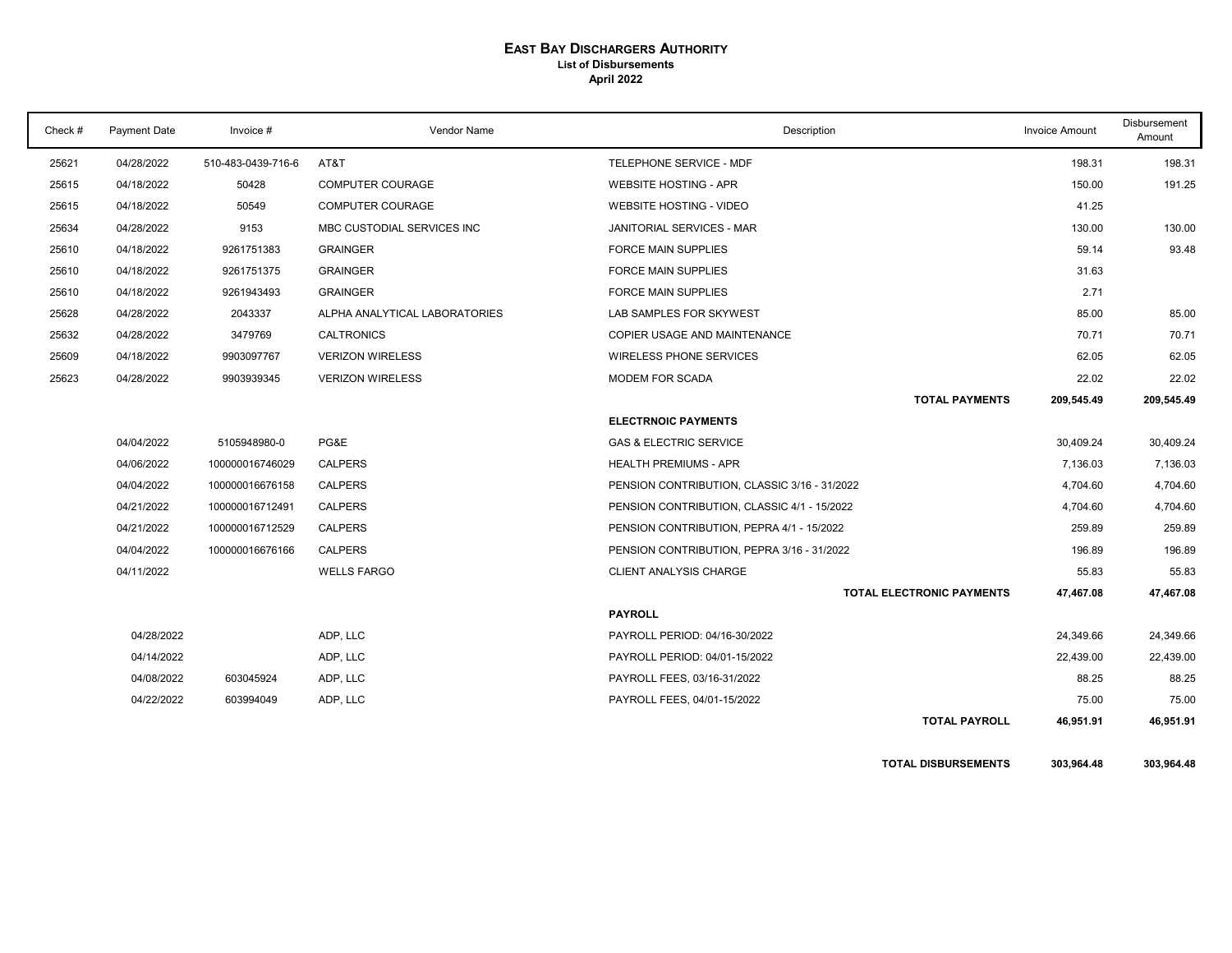# **ITEM NO. FM5 TREASURER'S REPORT FOR APRIL 2022**

The beginning cash balance on April 1, 2022 was \$4,596,590.60. The ending cash balance on April 30, 2022 was \$4,295,393.56. Total receipts for the period were \$2,767.44 and disbursements totaled \$303,964.48. EBDA's LAIF balance is \$3,764,588.67 and the average monthly effective yield for April was 0.52%.

EBDA currently has a two-pronged investment approach that includes Local Agency Investment Fund (LAIF) and traditional bank accounts.

**Approval is recommended.**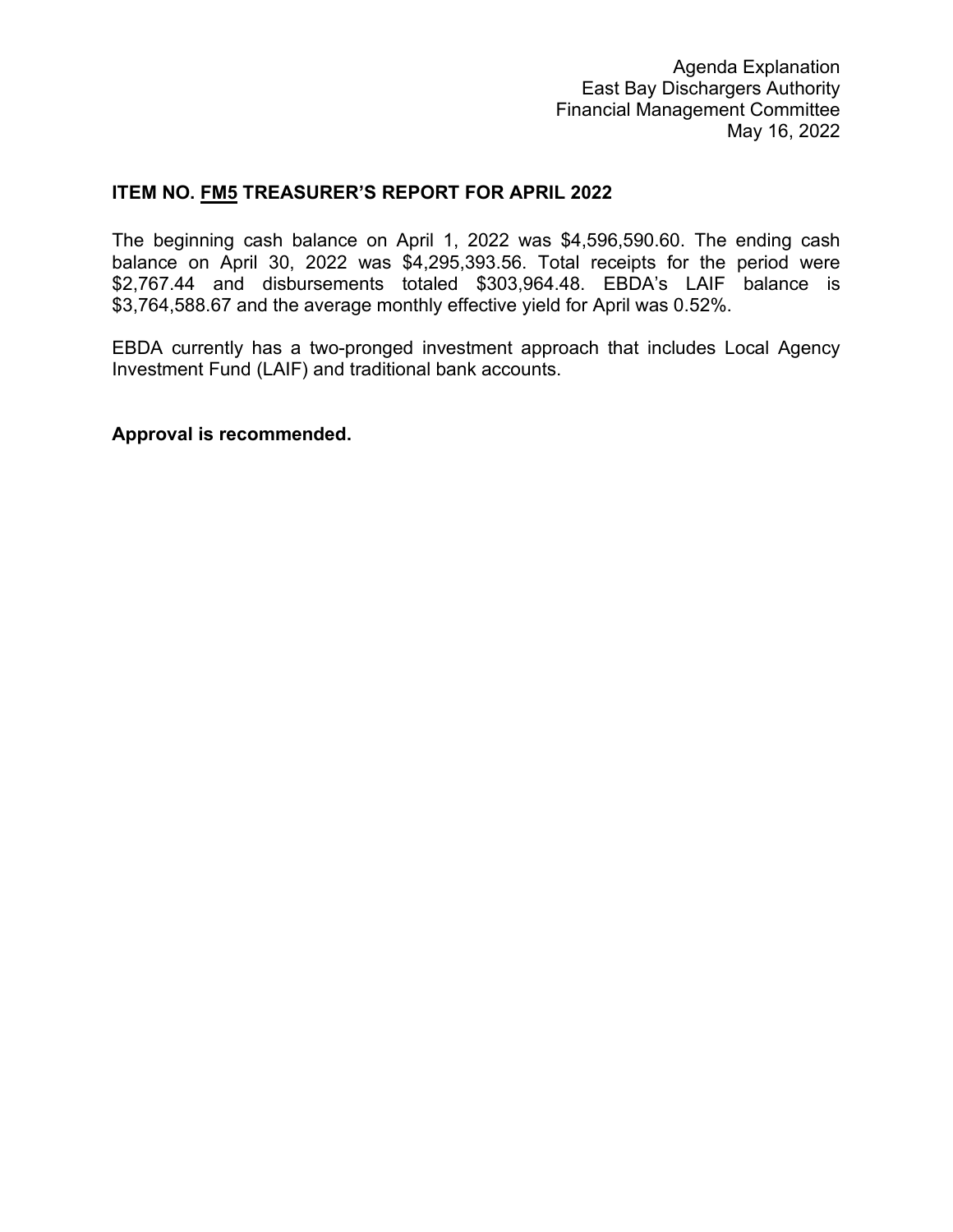#### **EAST BAY DISCHARGERS AUTHORITY TREASURER'S REPORT APRIL 30, 2022**

<span id="page-6-0"></span>

| <b>FUND</b> | <b>DESCRIPTION</b>                     | <b>BEGINNING</b><br><b>CASH BALANCE</b> | <b>DEBITS</b><br>(INCREASE) | <b>CREDITS</b><br>(DECREASE) | <b>ENDING</b><br><b>CASH BALANCE</b> |
|-------------|----------------------------------------|-----------------------------------------|-----------------------------|------------------------------|--------------------------------------|
|             |                                        |                                         |                             |                              |                                      |
| 12          | <b>OPERATIONS &amp; MAINTENANCE</b>    | 1,674,144.24                            |                             | 218,506.93                   | 1,455,637.31                         |
| 13          | PLANNING & SPECIAL STUDIES             | 388,756.06                              |                             | 32,322.78                    | 356,433.28                           |
| 14          | <b>RECLAMATION O &amp; M (SKYWEST)</b> | 62.208.58                               |                             | 389.80                       | 61,818.78                            |
| 15          | <b>BRINE ACCEPTANCE</b>                | 173,513.71                              |                             | 46,548.97                    | 126,964.74                           |
| 31          | <b>RENEWAL &amp; REPLACEMENT</b>       | 2,297,968.01                            | 2,767.44                    | 6,196.00                     | 2,294,539.45                         |
|             |                                        |                                         |                             |                              |                                      |
|             | <b>TOTALS</b>                          | 4,596,590.60                            | 2,767.44                    | 303,964.48                   | 4,295,393.56                         |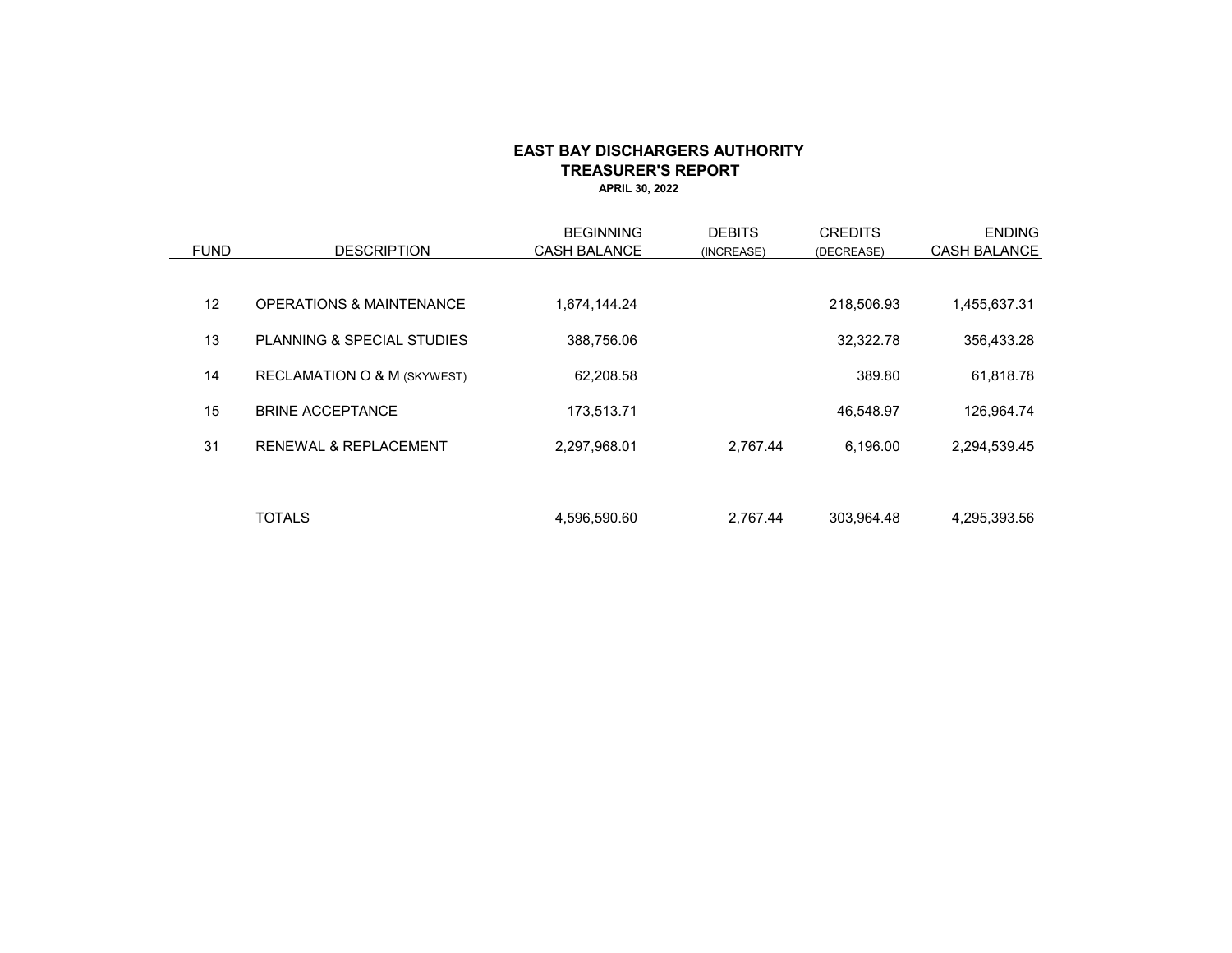# **SUPPLEMENTAL TREASURERS REPORT**

5/2/2022

| <b>DATE</b>           | <b>TRANSACTION</b>           | <b>RECEIPT</b> | <b>DISBURSEMENT</b><br><b>CHECKING</b> | <b>DISBURSEMENT</b><br><b>PAYROLL</b> | <b>PAYROLL</b><br><b>TRANSFER</b> | <b>LAIF</b><br><b>TRANSFER</b> | <b>WELLS</b><br><b>FARGO</b><br><b>CHECKING</b><br><b>BALANCE</b> | WELLS<br><b>FARGO</b><br><b>PAYROLL</b><br><b>BALANCE</b> | <b>LAIF</b><br><b>BALANCE</b> | <b>TOTAL</b><br><b>CASH</b> |
|-----------------------|------------------------------|----------------|----------------------------------------|---------------------------------------|-----------------------------------|--------------------------------|-------------------------------------------------------------------|-----------------------------------------------------------|-------------------------------|-----------------------------|
| 03/31/22 BALANCE      |                              |                |                                        |                                       |                                   |                                | 807,413.95                                                        | 27,355.42                                                 | 3,761,821.23                  | 4,596,590.60                |
|                       | 04/04/22 ELECTRONIC BILL PAY |                | 4,704.60                               |                                       |                                   |                                | 802,709.35                                                        | 27,355.42                                                 | 3,761,821.23                  | 4,591,886.00                |
|                       | 04/04/22 ELECTRONIC BILL PAY |                | 196.89                                 |                                       |                                   |                                | 802,512.46                                                        | 27,355.42                                                 | 3,761,821.23                  | 4,591,689.11                |
|                       | 04/04/22 ELECTRONIC BILL PAY |                | 30,409.24                              |                                       |                                   |                                | 772,103.22                                                        | 27,355.42                                                 | 3,761,821.23                  | 4,561,279.87                |
|                       | 04/06/22 ELECTRONIC BILL PAY |                | 7,136.03                               |                                       |                                   |                                | 764,967.19                                                        | 27,355.42                                                 | 3,761,821.23                  | 4,554,143.84                |
| 04/08/22 PAYROLL FEES |                              |                |                                        | 88.25                                 |                                   |                                | 764,967.19                                                        | 27,267.17                                                 | 3,761,821.23                  | 4,554,055.59                |
| 04/11/22 ANALYSIS FEE |                              |                | 55.83                                  |                                       |                                   |                                | 764,911.36                                                        | 27,267.17                                                 | 3,761,821.23                  | 4,553,999.76                |
|                       | 04/11/22 PAYROLL TRANSFER    |                |                                        |                                       | 30,000.00                         |                                | 734,911.36                                                        | 57,267.17                                                 | 3,761,821.23                  | 4,553,999.76                |
| 04/14/22 PAYROLL      |                              |                |                                        | 22,439.00                             |                                   |                                | 734,911.36                                                        | 34,828.17                                                 | 3,761,821.23                  | 4,531,560.76                |
| 04/15/22 INTEREST     |                              | 2,767.44       |                                        |                                       |                                   | 2,767.44                       | 734,911.36                                                        | 34,828.17                                                 | 3,764,588.67                  | 4,534,328.20                |
| 04/18/22 DISBURSEMENT |                              |                | 92,324.21                              |                                       |                                   |                                | 642,587.15                                                        | 34,828.17                                                 | 3,764,588.67                  | 4,442,003.99                |
|                       | 04/21/22 ELECTRONIC BILL PAY |                | 4,704.60                               |                                       |                                   |                                | 637,882.55                                                        | 34,828.17                                                 | 3,764,588.67                  | 4,437,299.39                |
|                       | 04/21/22 ELECTRONIC BILL PAY |                | 259.89                                 |                                       |                                   |                                | 637,622.66                                                        | 34,828.17                                                 | 3,764,588.67                  | 4,437,039.50                |
| 04/22/22 PAYROLL FEES |                              |                |                                        | 75.00                                 |                                   |                                | 637,622.66                                                        | 34,753.17                                                 | 3,764,588.67                  | 4,436,964.50                |
|                       | 04/25/22 PAYROLL TRANSFER    |                |                                        |                                       | 25,000.00                         |                                | 612,622.66                                                        | 59,753.17                                                 | 3,764,588.67                  | 4,436,964.50                |
| 04/28/22 PAYROLL      |                              |                |                                        | 24,349.66                             |                                   |                                | 612,622.66                                                        | 35,403.51                                                 | 3,764,588.67                  | 4,412,614.84                |
| 04/28/22 DISBURSEMENT |                              |                | 117,221.28                             |                                       |                                   |                                | 495,401.38                                                        | 35,403.51                                                 | 3,764,588.67                  | 4,295,393.56                |
|                       |                              |                |                                        |                                       |                                   |                                |                                                                   |                                                           |                               |                             |

| <b>TOTAL</b>                                          | 2.767.44        | 257.012.57 | 46.951.91 | 55,000.00 | 2,767.44 |            |                            |                                                   |              |
|-------------------------------------------------------|-----------------|------------|-----------|-----------|----------|------------|----------------------------|---------------------------------------------------|--------------|
| <b>CURRENT BALANCE</b>                                |                 |            |           |           |          | 495.401.38 | 35,403.51<br>$\circled{2}$ | 3,764,588.67<br>$(3)$                             | 4,295,393.56 |
| Reconciliation                                        |                 |            |           |           |          |            |                            |                                                   |              |
| $\textcircled{\tiny{1}}$ Per Bank Statement @ 4/30/22 | 628.289.42      |            |           |           |          |            |                            |                                                   |              |
| Less: Outstanding Checks                              | 132.888.04      |            |           |           |          |            |                            | The Supplemental Treasurer's Report is prepared   |              |
|                                                       | 495.401.38      |            |           |           |          |            |                            | monthly by the General Manager. It also serves as |              |
| <sup>②</sup> Per Bank Statement @ 4/30/22             | 35.403.51       |            |           |           |          |            |                            | EBDA's cash and investments reconciliation.       |              |
| $\circ$ Per LAIF Statement @ 4/30/22                  | \$ 3.764.588.67 |            |           |           |          |            |                            |                                                   |              |

**Apr-22**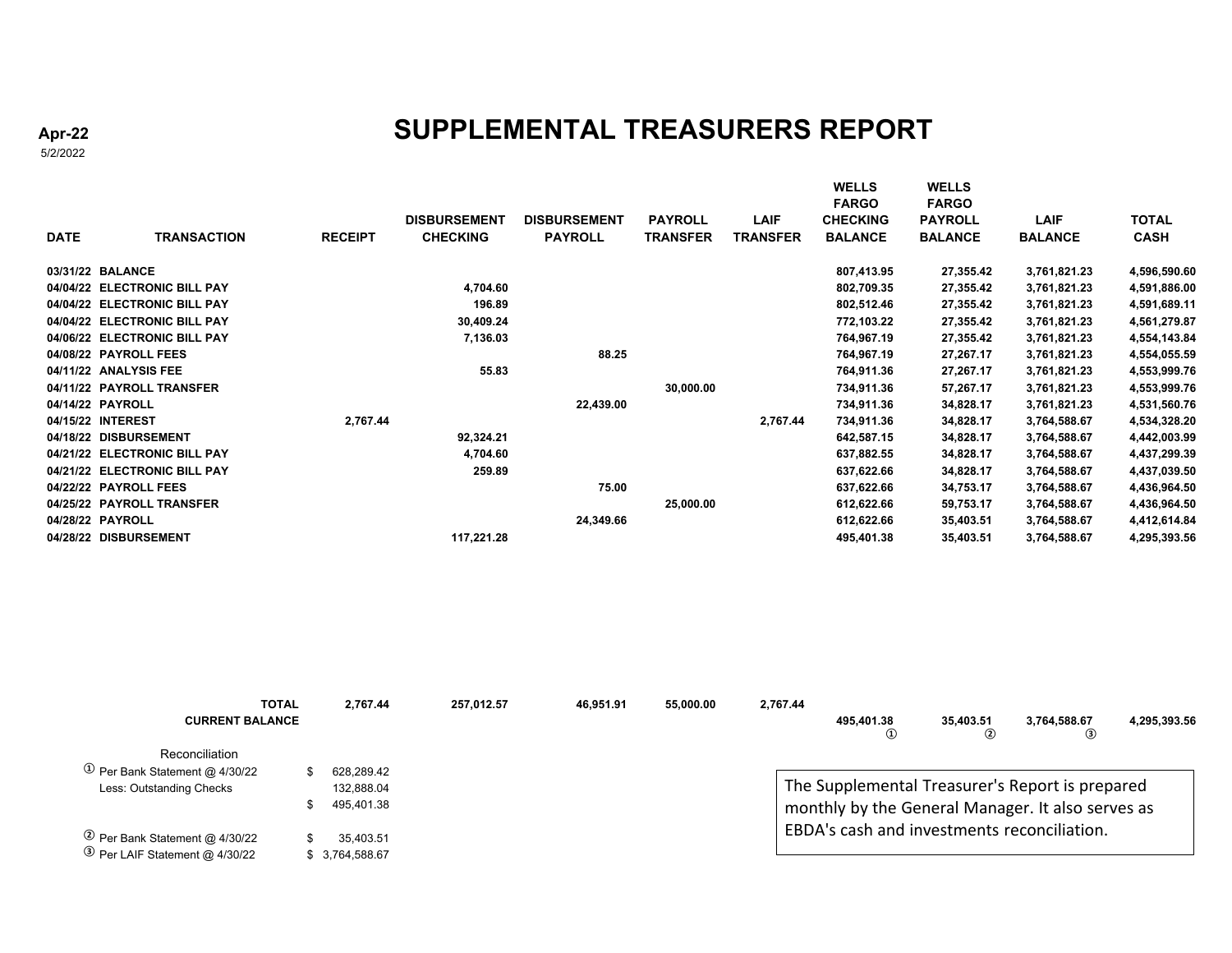# <span id="page-8-0"></span>**ITEM NO. FM6 THIRD QUARTER EXPENSE SUMMARY, FISCAL YEAR 2021/2022**

# **Recommendation**

Approve the Third Quarter Expense Summary for Fiscal Year 2021/2022.

# **Background**

The Third Quarter Expense Summary for FY 2021/2022 is attached for the Committee's review. Expenses are presented by Program and by Account Code. These categories have been grouped to provide an overview of Authority expenses. The tables include discussion of particular items that varied significantly (>10%) from the budget. The tables also show revenue that offsets agency expenses, including reimbursements associated with the Nature-based Solutions project grant and the Cargill project.

### **Discussion**

At the end of the third quarter, 75% through the fiscal year, EBDA's spending overall is under budget, at 61% spent, with O&M spending at 65% through the third quarter. Much of the O&M savings stems from drier than expected conditions leading to decreased chemical, energy, and operations costs for the pump stations.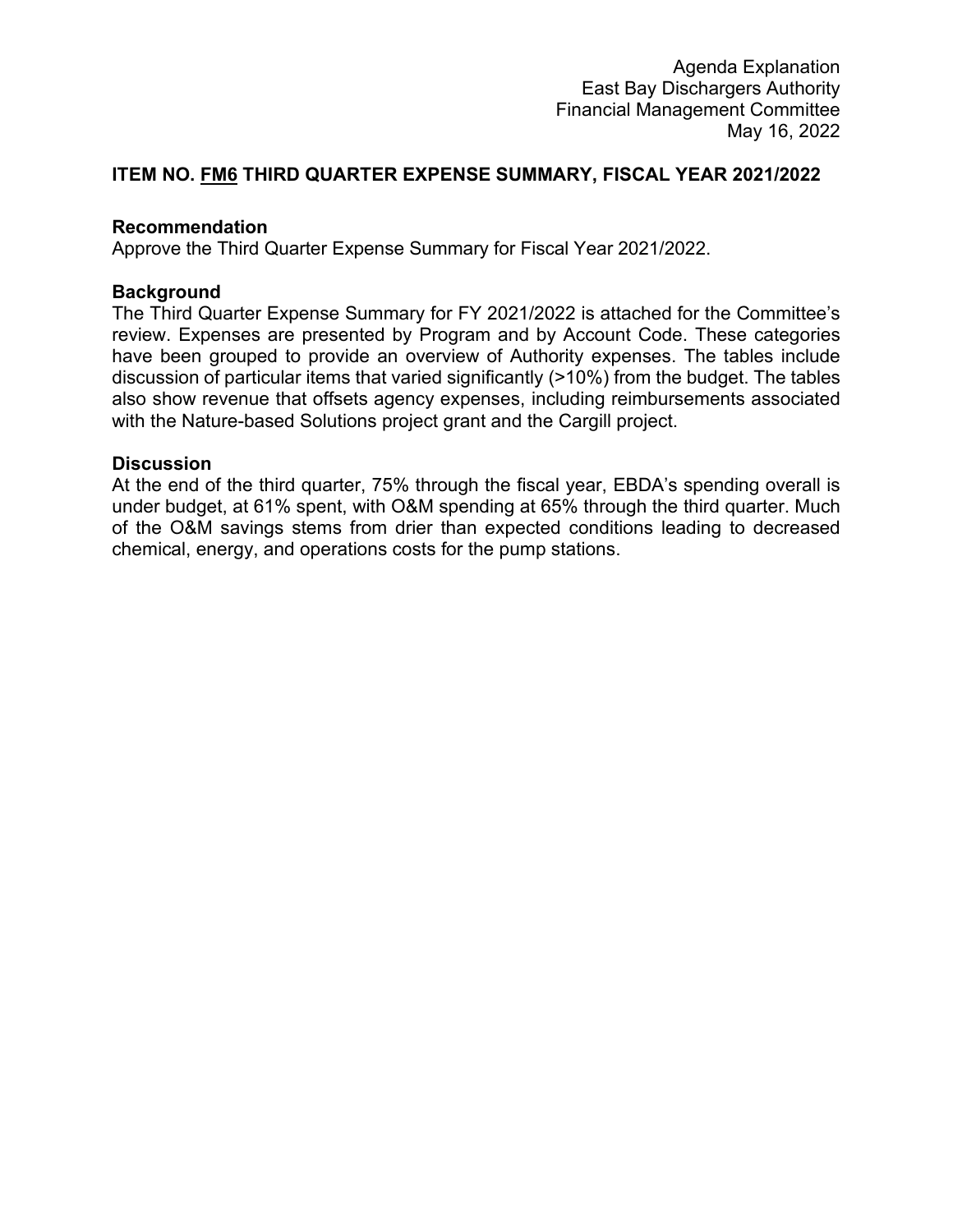# **East Bay Dischargers Authority**

# **EXPENSE SUMMARY BY PROGRAM**

FY 2021/2022 THROUGH MARCH 31, 2022 (75% of YEAR)

|                                        |                     |               | <b>Revenues</b><br>Cargill, |               |             |                                                                                                              |
|----------------------------------------|---------------------|---------------|-----------------------------|---------------|-------------|--------------------------------------------------------------------------------------------------------------|
|                                        |                     |               | Grant, &                    |               |             |                                                                                                              |
|                                        | <b>YTD Expenses</b> | <b>Budget</b> | <b>Skywest</b>              | Variance      | % of Budget | <b>Explanations for Variance Over 10%</b>                                                                    |
| <b>O&amp;M EFFLUENT DISPOSAL</b>       |                     |               |                             |               |             |                                                                                                              |
|                                        |                     |               |                             |               |             | Budget for Commissioner compensation assumes maximum number of meetings and                                  |
| <b>General Administration</b>          | \$796,014           | \$1,293,380   |                             | (\$497,366)   | 62%         | several Committees are currently on reduced schedules. Also, some salary costs are<br>reimbursed by Cargill. |
| <b>Outfall &amp; Forcemains</b>        | \$119,355           | \$181,977     |                             | (\$62,622)    | 66%         |                                                                                                              |
| <b>Marina Dechlor Facility</b>         | \$285,377           | \$510,454     |                             | (\$225,078)   | 56%         | Low due to minimal wet weather and optimization of operations.                                               |
| Oro Loma Pump Station                  | \$338,649           | \$514,954     |                             | (\$176,305)   | 66%         |                                                                                                              |
| <b>Hayward Pump Station</b>            | \$102,525           | \$170,977     |                             | (\$68,452)    | 60%         | Low due to minimal wet weather.                                                                              |
| Union Pump Station                     | \$247,566           | \$363,233     |                             | (\$115,667)   | 68%         |                                                                                                              |
| Bay & Effluent Monitoring              | \$420,186           | \$506,382     |                             | (\$86,196)    | 83%         | BACWA annual dues paid in Q1.                                                                                |
| <b>TOTAL O&amp;M EFFLUENT DISPOSAL</b> | \$2,309,670         | \$3,541,357   |                             | (\$1,231,687) | 65%         |                                                                                                              |
|                                        |                     |               |                             |               |             |                                                                                                              |
| <b>SPECIAL PROJECTS</b>                |                     |               |                             |               |             |                                                                                                              |
| <b>NPDES Permit Fees</b>               | \$602,837           | \$593,473     |                             | \$9,364       | 102%        | Annual NPDES permit fee was paid in Q2 and was higher than budgeted due to State<br>Water Board increase.    |
| <b>NPDES Permit Issues</b>             | \$33,919            | \$100,000     |                             | (\$66,081)    | 34%         | NPDES permit negotiation has gone smoothly to date.                                                          |
| Regional Monitoring Program            | \$203,736           | \$280,000     |                             | (\$76,264)    | 73%         |                                                                                                              |
| <b>Nutrient Surcharge</b>              | \$285,346           | \$285,346     |                             | \$0           | 100%        | Annual surcharge paid in Q1.                                                                                 |
| Water Research Foundation              | \$23,407            | \$25,580      |                             | (\$2,173)     | 92%         | Annual membership fee paid in Q1.                                                                            |
| <b>Transport System Evaluation</b>     | \$0                 | \$20,000      |                             | (\$20,000)    | 0%          | Work to date in this FY has not yet been invoiced.                                                           |
| JPA Legal Support                      | \$6,165             | \$10,000      |                             | (\$3,835)     | 62%         | Work is substantially complete.                                                                              |
| <b>AQPI</b>                            | \$0                 | \$29,000      |                             | (\$29,000)    | 0%          | EBDA will be invoiced next year by Sonoma Water due to project delays.                                       |
| <b>Operator Training Modules</b>       | \$16,000            | \$16,000      |                             | \$0           | 100%        | Work is complete.                                                                                            |
| <b>Strategic Planning</b>              | \$0                 | \$10,000      |                             | (\$10,000)    | 0%          | Work will begin next fiscal year.                                                                            |
| <b>Disinfection Master Plan</b>        | \$38,042            | \$45,726      |                             | (\$7,684)     | 83%         | Work is nearing completion.                                                                                  |
| Nature-Based Solutions Study           | \$126,727           | \$150,000     | \$126,727                   | (\$150,000)   | 84%         | All costs are reimbursed by EPA grant.                                                                       |
| <b>Biosolids Feasibility Study</b>     | \$0                 | \$100,000     |                             | (\$100,000)   | 0%          | Work has begun, but external funds have not yet been needed.                                                 |
| Solar Feasibility Study                | \$0                 | \$20,000      |                             | (\$20,000)    | 0%          | Work has begun, but external funds have not yet been needed.                                                 |
| <b>Bruce Wolfe Memorial</b>            | \$1,000             | \$5,000       |                             | (\$4,000)     | 20%         | Commission has committed \$1k.                                                                               |
| OLSD Outreach Support                  | \$577               | \$0           | \$577                       | \$0           | 0%          | Staff support for OLSD project.                                                                              |
| <b>NPDES Testing - CSL</b>             | \$1,500             | \$1,500       |                             | \$0           | 100%        | Hach WIMS invoice was paid in Q1.                                                                            |
| <b>NPDES Testing - OLSD</b>            | \$1,500             | \$1,500       |                             | \$0           | 100%        | Hach WIMS invoice was paid in Q1.                                                                            |
| <b>NPDES Testing - HAY</b>             | \$1,500             | \$1,500       |                             | \$0           | 100%        | Hach WIMS invoice was paid in Q1.                                                                            |
| <b>NPDES Testing - USD</b>             | \$1,500             | \$1,500       |                             | \$0           | 100%        | Hach WIMS invoice was paid in Q1.                                                                            |
| <b>TOTAL SPECIAL PROJECTS</b>          | \$1,343,756         | \$1,696,125   | \$127,304                   | (\$479,672)   | 87%         |                                                                                                              |
| TOTAL AGENCY-FUNDED PROGRAMS           | \$3,653,426         | \$5,237,482   | \$127,304                   |               | 67%         |                                                                                                              |
|                                        |                     |               |                             | (\$1,711,360) |             |                                                                                                              |
| <b>WATER RECYCLING</b>                 |                     |               |                             |               |             |                                                                                                              |
| <b>Skywest Golf Course</b>             | \$15,152            | \$36,000      | \$18,000                    |               |             | Operations spending reduced due to efficiencies, and capital deferred.                                       |
| <b>TOTAL WATER RECYCLING</b>           | \$15,152            | \$36,000      | \$18,000                    |               |             |                                                                                                              |
|                                        |                     |               |                             |               |             |                                                                                                              |
| <b>BRINE ACCEPTANCE</b>                |                     |               |                             |               |             |                                                                                                              |
| <b>Brine Acceptance</b>                | \$464,979           | \$480,000     | \$464,979                   |               |             | All work performed is reimbursed by Cargill. Not all expenses have yet been invoiced.                        |
| <b>TOTAL BRINE ACCEPTANCE</b>          | \$464,979           | \$480,000     | \$464,979                   |               |             |                                                                                                              |
|                                        |                     |               |                             |               |             |                                                                                                              |
| TOTAL ALL PROGRAMS                     | \$4,133,557         | \$5,753,482   | \$610,283                   | (\$2,230,208) | 61%         |                                                                                                              |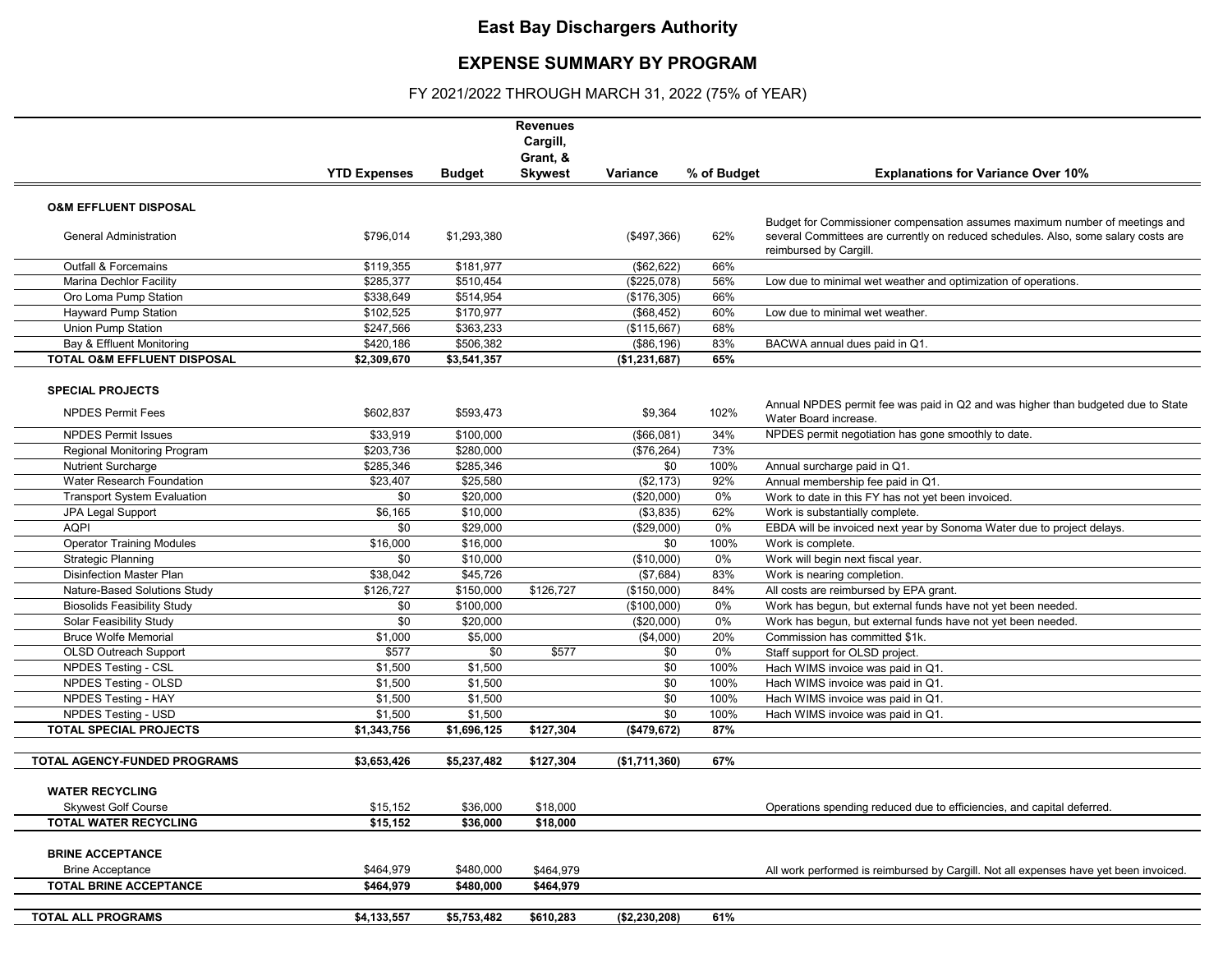# **East Bay Dischargers Authority**

#### **EXPENSE SUMMARY BY ACCOUNT**

## FY 2021/2022 THROUGH MARCH 31, 2022 (75% OF YEAR)

|                                    |                     |               | <b>Revenues</b>              |                 | $%$ of        |                                                                                                            |
|------------------------------------|---------------------|---------------|------------------------------|-----------------|---------------|------------------------------------------------------------------------------------------------------------|
|                                    | <b>YTD Expenses</b> | <b>Budget</b> | Cargill, Grant,<br>& Skywest | <b>Variance</b> | <b>Budget</b> | <b>Explanations for Variance Over 10%</b>                                                                  |
| 4010 - Salary                      | \$430,990           | \$586,101     | \$33,566                     | (\$188,676)     | 68%           | Expenses for Cargill are reimbursed.                                                                       |
| 4020 - Benefits                    | \$180,467           | \$269,324     |                              | (\$88, 857)     | 67%           |                                                                                                            |
| 4030 - Commissioner Compensation   | \$21,120            | \$45,000      |                              | (\$23,880)      | 47%           | Budget assumes maximum number of meetings<br>and several Committees are currently on reduced<br>schedules. |
| 4070 - Insurance                   | \$64,122            | \$65,000      | \$3,000                      | (\$3,878)       | 94%           | Insurance premiums paid for the year.                                                                      |
| 4080 - Memberships & Subscriptions | \$144,054           | \$147,702     |                              | (\$3,648)       | 98%           | BACWA and WRF annual dues paid in Q1.                                                                      |
| 4100 - Supplies, Variable          | \$181,351           | \$312,000     |                              | (\$130,649)     | 58%           | Dry weather has led to reduced chemical and<br>energy demands.                                             |
| 4100 - Supplies, Fixed             | \$6,723             | \$22,000      |                              | (\$15,277)      | 31%           | Office supply needs to date lower than budgeted.                                                           |
| 4110 - Contract Services           | \$59,649            | \$104,280     |                              | (\$44,631)      | 57%           | Limited contract support for O&M has been<br>required.                                                     |
| 4120 - Professional Services       | \$892,210           | \$1,294,976   | \$558,717                    | (\$961,484)     | 26%           | Certain Special Studies (e.g. biosolids) have been<br>deferred while preliminary work proceeds.            |
| 4140 - Rents & Fees                | \$1,104,109         | \$1,161,099   |                              | (\$56,991)      | 95%           | NPDES permit fee paid in Q2.                                                                               |
| 4141 - NPDES Fines                 | \$0                 | \$109,000     |                              | (\$109,000)     | 0%            | Reserve funds in case of enforcement.                                                                      |
| 4150 - Maintenance & Repair        | \$428,512           | \$676,500     | \$5,000                      | (\$252,988)     | 63%           | Low due to minimal wet weather.                                                                            |
| 4160 - Monitoring                  | \$122,143           | \$175,000     | \$1,000                      | (\$53,857)      | 69%           |                                                                                                            |
| 4170 - Travel                      | \$705               | \$18,000      |                              | (\$17,295)      | 4%            | Reduced travel due to COVID pandemic.                                                                      |
| 4190 - Utility, Fixed              | \$9,921             | \$17,500      |                              | (\$7,579)       | 57%           | Negotiated more favorable telecom packages,<br>including decreased costs for Verizon & AT&T.               |
| 4191 - Utility, Variable (PG&E)    | \$487,457           | \$660,000     |                              | (\$172,543)     | 74%           |                                                                                                            |
| 4200 - Acquisitions & Other        | \$25                | \$90,000      | \$9,000                      | (\$98,975)      | $-10%$        | Budget includes DSRSD brine fees.                                                                          |
| <b>TOTAL ALL ACCOUNTS</b>          | \$4,133,557         | \$5,753,482   | \$610,283                    | (\$2,230,208)   | 61%           |                                                                                                            |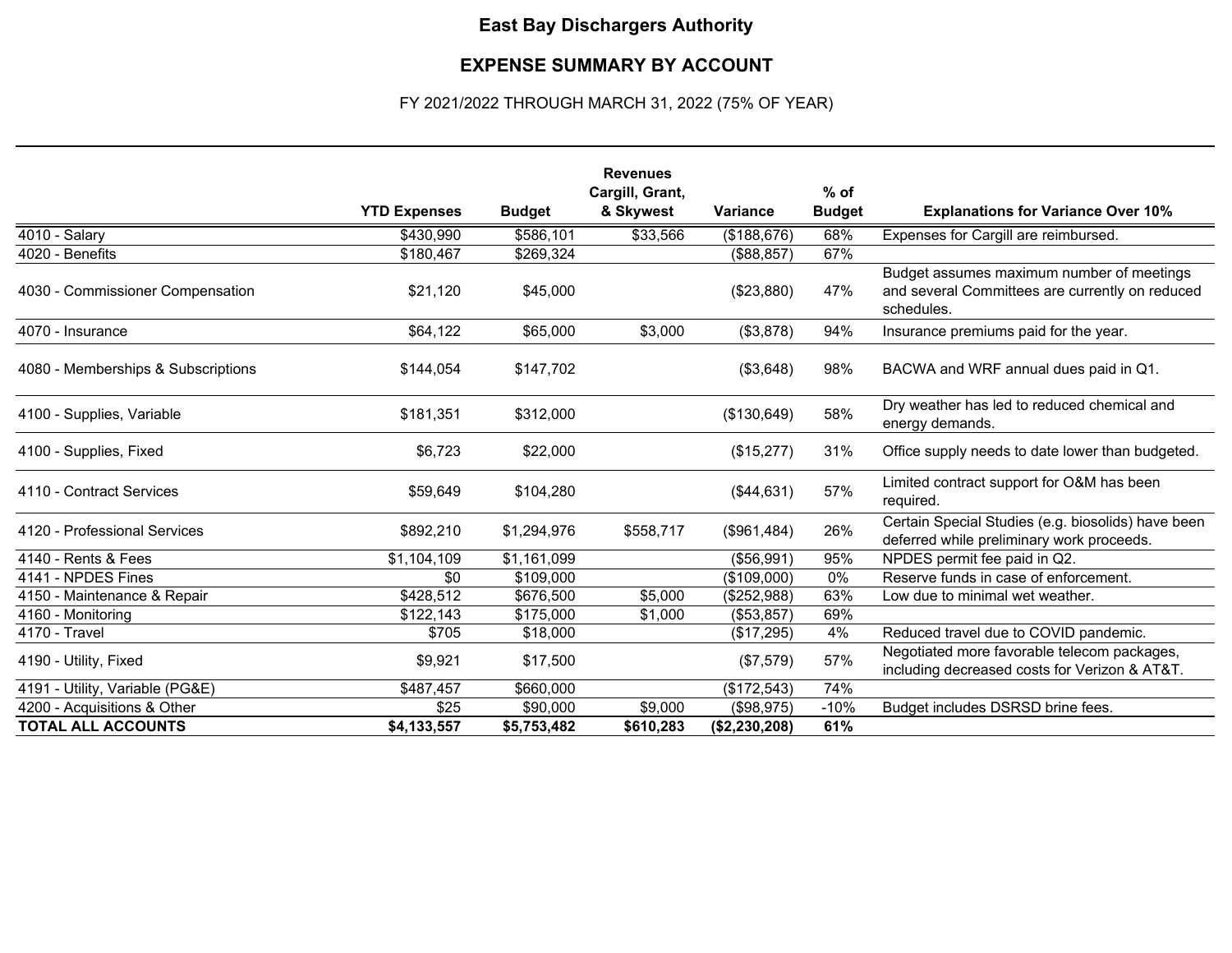# <span id="page-11-0"></span>**ITEM NO. FM7 MOTION SETTING THE CITY OF HAYWARD RECYCLED WATER FEE FOR FY 2022/2023 AT \$9000 PER QUARTER**

### **Recommendation**

Approve the motion setting recycled water fees at \$9000 per quarter (\$3000 per month) for FY 2022/2023.

# **Background**

Since 1982, EBDA has been providing recycled water to Skywest Golf Course. The golf course property is owned by the City of Hayward (City) and was historically operated by Hayward Area Recreation and Park District (HARD). EBDA's goal for Skywest has always been for revenues to meet expenses so that the member agencies are not subsidizing the project. From 2015-2020, EBDA charged HARD \$10,000 per month, which allowed for offset of expenses as well as build-up of a small fund for capital needs.

In March 2020, the golf course was closed to the public due to COVID-19 restrictions, and it has not reopened. Since the course closed, EBDA has continued to provide recycled water at reduced quantities. The water is no longer used for irrigation; water levels are maintained in the ponds to provide for local wildlife. In recognition of the reduced water use and associated cost, and in support of a fellow public agency that was facing budget shortfalls associated with the pandemic, the Commission adopted resolutions waiving the \$10,000 per month charge to HARD for May through September 2020.

At the end of September 2020, HARD elected to allow their lease to expire, and management of the property was taken over by the City. The golf course has not reopened, and the City is currently undertaking a facility-planning process to determine future land uses.

In May 2021, the Commission adopted a motion setting the City of Hayward recycled water fee for FY 2021/2022 at \$9000 per quarter.

### **Discussion**

The balance in EBDA's water reclamation fund, which is currently set aside for the Skywest project, is \$61,818.

Based on expenses incurred over the past year, staff recommends extending the recycled water price of \$3000 per month for continued reduced service to Skywest. This amount covers operational costs and allows the remaining funds in the account to be retained for ultimate decommissioning or disposition of the system. EBDA would bill the City \$9000 quarterly.

Staff believes that supplying EBDA's recycled water to the City's Skywest property provides financial benefits to the City, whose cost for potable water would be much higher, and environmental benefits to EBDA and its ratepayers. Staff will continue to work with the City to identify future recycled water needs as their plans for the property take shape.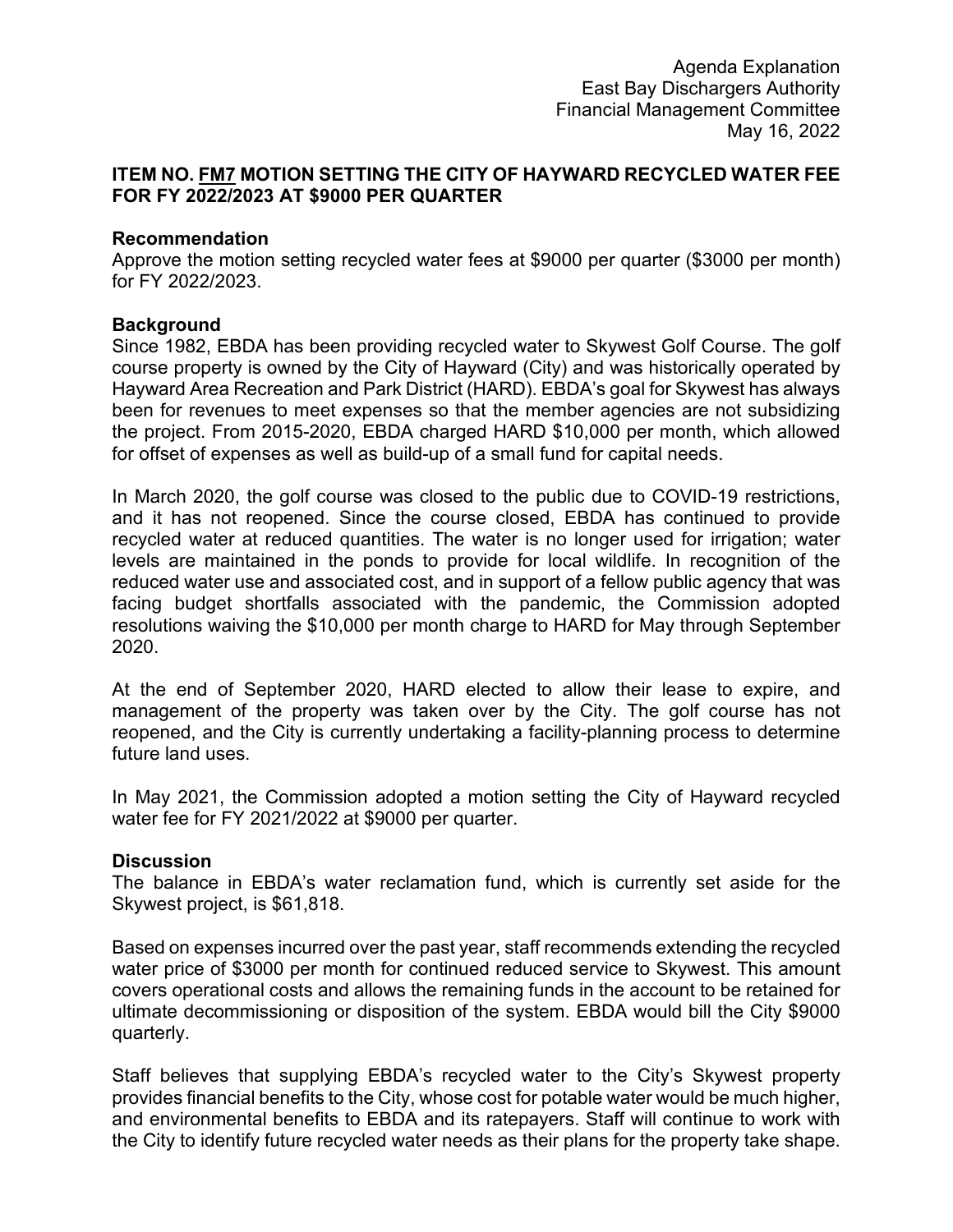One likely scenario is that the City provides recycled water from their Water Pollution Control Plant to the site in the future. That would allow the existing Skywest system to be decommissioned or repurposed for supply of freshwater to a horizontal levee.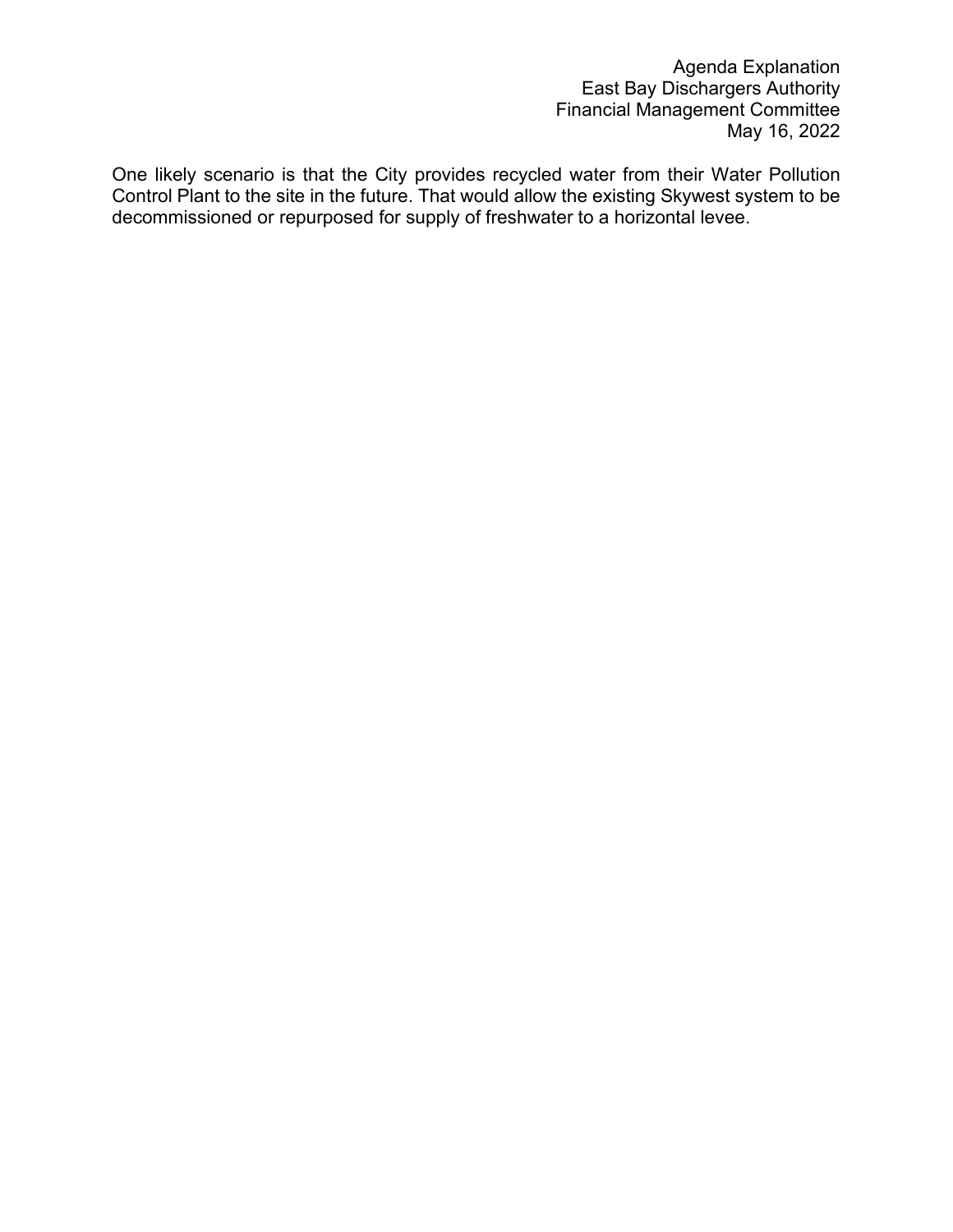# <span id="page-13-0"></span>**ITEM NO. FM8 RESOLUTION ADOPTING THE EAST BAY DISCHARGERS AUTHORITY'S FISCAL YEAR 2022/2023 BUDGET**

# **Recommendation**

Adopt a resolution approving the Authority's FY 2022/2023 Budget.

# **Background**

The Authority's Amended and Restated JPA states the following:

The Commission will adopt an annual or biennial budget for the ensuing Fiscal Year(s) prior to July 1. The budget will include sufficient detail to constitute a fiscal control guideline, specify cash flow requirements from each Agency, grant reimbursements, and cash receipts and expenditures to be made for Operation and Maintenance Costs, Planning and Special Studies Costs, and Capital Costs for the Facilities, and other necessary and appropriate expenditures.

A draft budget was reviewed by the Committee in April 2022.

# **Discussion**

The proposed FY 2022/2023 Budget is presented in the following format:

- 1. By Program
- 2. By Account Number
- 3. Allocation to Member Agencies

Carryover funds from last fiscal year, as well as outside revenues, are shown in a separate column to illustrate the portion of the budget that the Member Agencies and LAVWMA will not be responsible for. This includes revenues associated with the EPA grant for Nature Based Solutions and the Skywest water recycling project. Also, expenses and revenues associated with brine projects are shown as a separate fund. This includes the Cargill project, as well as fees associated with the Zone 7 Water Agency brine that Dublin San Ramon Services District agreed to pay EBDA as part of the overall agreement with LAVWMA.

Overall, the agency budget is essentially flat, with a difference of just \$269, as compared to FY 2021/2022. Details of changes by line item are provided in the attached budget tables. Increases in NPDES fees (7.3%), labor costs (~5%), and energy costs are offset by a decrease in Special Studies spending. Also, while unit costs for chemicals are rising steeply, EBDA's overall chemical costs are expected to decrease as a result of the proposed change to EBDA's chlorine residual limit, which will significantly decrease use of sodium bisulfite (see Item No. RA8). Lastly, certain costs have been moved to alternate funds or accounts that staff believes better reflect the activities. These are noted in the tables but do not change the overall bottom line.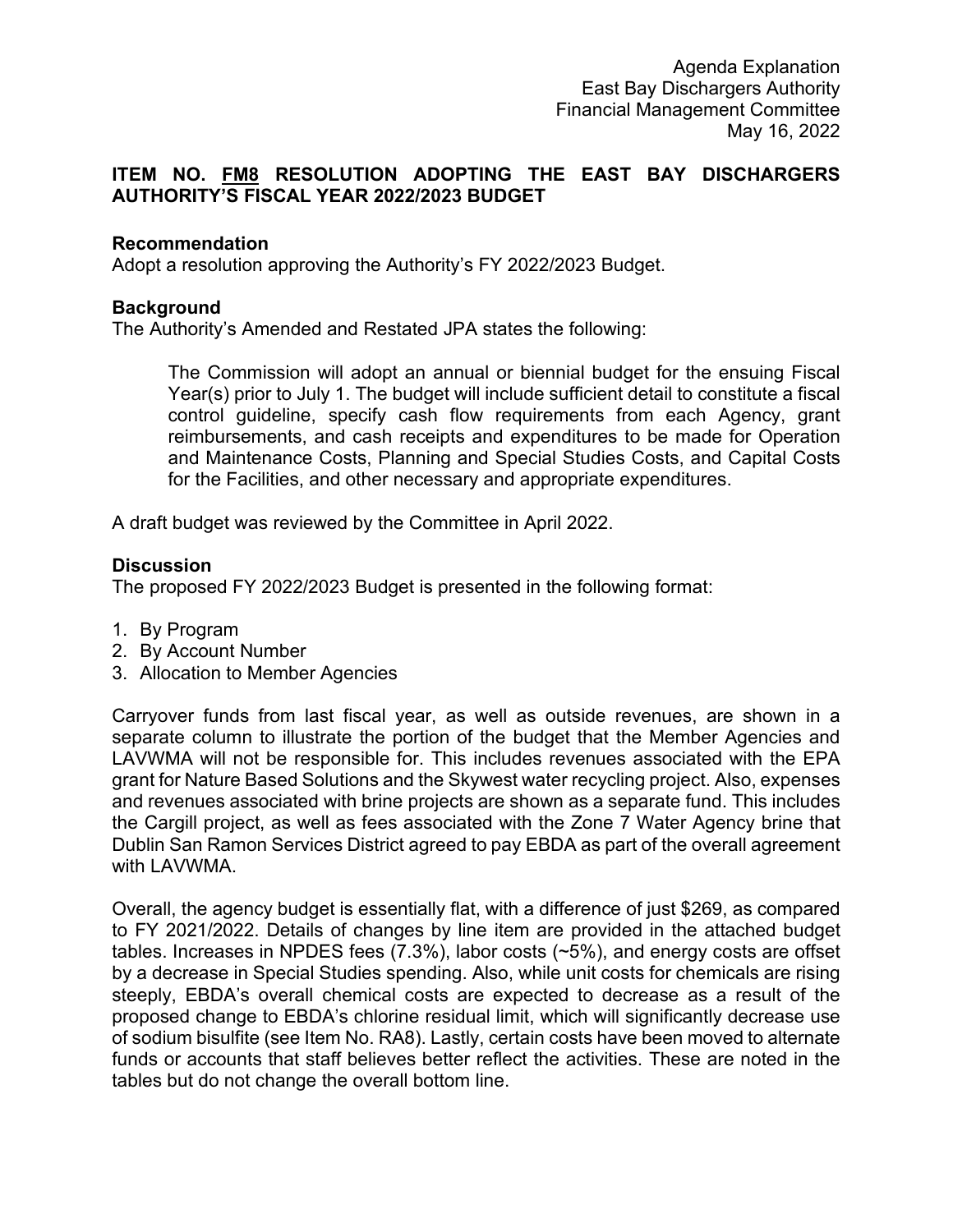The agencies' Renewal and Replacement Fund (RRF) contribution remains flat at \$750k. This includes \$330k for ongoing asset management and \$420k in credit to USD to fulfill the annual JPA obligation for UEPS capital. Note that because San Leandro and LAVWMA contributions are specific to certain facilities, they pay their share of RRF expenses at the end of each fiscal year.

Minor changes have been made to the budget following the Committee's review in April 2022. These include the following:

- As part of the Disinfection Master Planning process, LAVWMA agreed to pay a 5% premium over their variable cost allocation for sodium hypochlorite to account for their flow's diluting effect on chlorine residual. The draft did not fully account for this increase, which has now been adjusted.
- The budget line item for the Authority's IT consultant was lowered from \$35k to \$20k based on past actual expenditures.
- \$12k was added to support ongoing partnership with OLSD for cybersecurity consulting and monitoring.
- Regional Monitoring Program and Alternative Monitoring and Reporting fees were increased to reflect the calendar year 2022 invoice, which was just received, and likely fee increases next calendar year.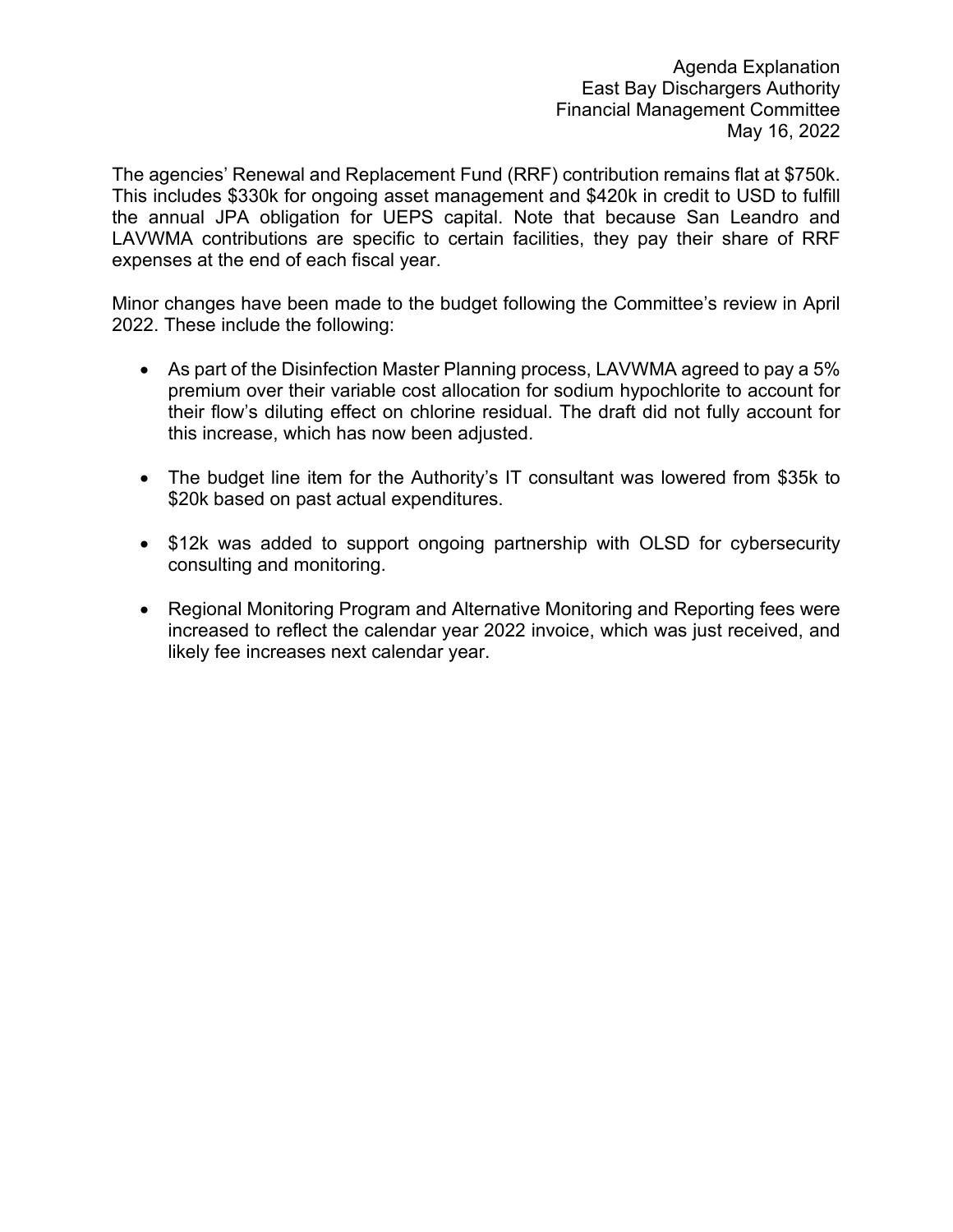#### **FISCAL YEAR 2022/2023 BUDGET BY PROGRAM**

|       | FUND NO PROGRAM DESCRIPTION           |                          | <b>BUDGET</b><br>FY 22/23   |                         | <b>OTHER</b><br><b>REVENUES/</b><br><b>CARRYOVER</b> |      | <b>AGENCY</b><br><b>REVENUES</b><br>FY 22/23 |                         | <b>AGENCY</b><br><b>REVENUES</b><br>FY 21/22 | % FY 22/23<br>to 21/22 |                | \$ Change Explanations for Changes over \$10,000                                                                                                                                               |
|-------|---------------------------------------|--------------------------|-----------------------------|-------------------------|------------------------------------------------------|------|----------------------------------------------|-------------------------|----------------------------------------------|------------------------|----------------|------------------------------------------------------------------------------------------------------------------------------------------------------------------------------------------------|
| 12    | <b>O&amp;M EFFLUENT DISPOSAL</b>      |                          |                             |                         |                                                      |      |                                              |                         |                                              |                        |                |                                                                                                                                                                                                |
| 12 06 | General Administration                |                          | $$1,383,713$ \$             |                         |                                                      | \$   | 1,383,713 \$                                 |                         | 1.293.381                                    | 107% \$                |                | 90,332 Increases in salaries related to 4% COLA. O&M Manager costs<br>related to pump station operation moved from pump stations.<br>Cost allocation remains unchanged                         |
| 12 10 | Outfall & Forcemains                  | \$                       | 181,300 \$                  |                         | $\sim$                                               | \$   | 181,300 \$                                   |                         | 181,977                                      | 100% \$                | (677)          |                                                                                                                                                                                                |
| 12 14 | Marina Dechlor Facility               | \$                       | 389,100 \$                  |                         | $\blacksquare$                                       | \$   | 389,100 \$                                   |                         | 510,454                                      | 76% \$                 |                | (121,354) Decrease in SBS use resulting from regulatory change.                                                                                                                                |
| 12 16 | Oro Loma Pump Station                 | \$                       | 531.000 \$                  |                         | $\blacksquare$                                       | \$   | 531,000 \$                                   |                         | 514,954                                      | 103% \$                |                | 16,046 Increase in PG&E rates.                                                                                                                                                                 |
| 12 18 | <b>Hayward Pump Station</b>           | \$                       | 173,000 \$                  |                         | $\blacksquare$                                       | \$   | 173,000 \$                                   |                         | 170,977                                      | 101% \$                | 2,023          |                                                                                                                                                                                                |
| 12 20 | <b>Union Pump Station</b>             | \$                       | 390,000 \$                  |                         | $\blacksquare$                                       | £    | 390,000 \$                                   |                         | 363,233                                      | 107% \$                |                | 26.767 Increase in PG&E rates.                                                                                                                                                                 |
| 12 21 | Bay & Effluent Monitoring             | \$                       | 593,450 \$                  |                         | $\sim$                                               | \$   | 593,450 \$                                   |                         | 506.382                                      | 117% \$                |                | 87,068 Increase in unit cost of hypo.                                                                                                                                                          |
|       | <b>TOTAL FUND #12</b>                 |                          | \$3,641,563                 |                         |                                                      | \$   | 3,641,563 \$                                 |                         | 3,541,357                                    | 103% \$                | 100,206        |                                                                                                                                                                                                |
| 13    | <b>SPECIAL PROJECTS</b>               |                          |                             |                         |                                                      |      |                                              |                         |                                              |                        |                |                                                                                                                                                                                                |
| 13 36 | <b>NPDES Permit Fees</b>              | \$                       | 656,019 \$                  |                         |                                                      | \$   | 656,019 \$                                   |                         | 593,473                                      | 111% \$                |                | 62,546 State Water Boad projecting another significant increase in<br>NPDES permit fees.                                                                                                       |
| 13 37 | <b>NPDES Permit Issues</b>            | \$                       | 20,000 \$                   |                         | 20,000                                               | \$   | $\sim$                                       | \$                      | $\mathbf{r}$                                 |                        | \$             |                                                                                                                                                                                                |
| 13 48 | Regional Monitoring Program           | \$                       | 292,320 \$                  |                         | $\overline{\phantom{a}}$                             | \$   | 292,320 \$                                   |                         | 280.000                                      | 104% \$                |                | 12,320 Projected fee increase.                                                                                                                                                                 |
| 13 49 | Nutrient Surcharge                    | \$                       | 237,114 \$                  |                         | $\blacksquare$                                       | \$   | 237,114 \$                                   |                         | 285,346                                      | 83% \$                 |                | (48,232) Decrease because science funding for 5-year plan was front-<br>loaded to produce actionable information faster                                                                        |
| 13 46 | Alternative Monitoring & Reporting \$ |                          | 32,155 \$                   |                         | $\overline{\phantom{a}}$                             | \$   | 32,155 \$                                    |                         | $\sim$                                       | 100% \$                |                | 32,155 Included last year as part of RMP fee.                                                                                                                                                  |
| 13 53 | Water Research Foundation             | \$                       | 25,580 \$                   |                         | $\blacksquare$                                       | \$   | 25,580 \$                                    |                         | 25,580                                       | 100% \$                |                |                                                                                                                                                                                                |
| 13 58 | <b>Transport System Inspection</b>    | \$                       | 20,000 \$                   |                         | 20,000 \$                                            |      | $\omega$                                     | \$                      | ÷                                            |                        | \$             |                                                                                                                                                                                                |
| 13 63 | JPA Legal Support                     | \$                       | $\sim$                      | \$                      | $\blacksquare$                                       | \$   | $\sim$                                       | \$                      | 10,000                                       |                        | \$             | (10,000) Work complete.                                                                                                                                                                        |
| 13 65 | <b>AQPI</b>                           | £                        | 29,000                      | \$                      | 29,000                                               | - \$ | $\blacksquare$                               | \$                      | $\blacksquare$                               |                        | \$             |                                                                                                                                                                                                |
| 13 67 | <b>Operator Training Modules</b>      | \$                       | $\omega$                    | \$                      | $\blacksquare$                                       | \$   | $\blacksquare$                               | \$                      | $\sim$                                       |                        | \$<br>$\omega$ |                                                                                                                                                                                                |
| 13 69 | <b>Strategic Planning</b>             | \$                       | 10,000                      | <b>S</b>                | $10,000$ \$                                          |      | $\blacksquare$                               | \$                      | ÷                                            |                        | \$             |                                                                                                                                                                                                |
| 13 74 | <b>Disinfection Master Plan</b>       | \$                       |                             | \$                      |                                                      | \$   | $\blacksquare$                               | \$                      | 25,726                                       |                        | \$             | (25,726) Work will be completed in FY 21/22.                                                                                                                                                   |
| 13 77 | Nature-based Solutions                | \$                       | 200,000                     | \$                      | 200,000 \$                                           |      | $\blacksquare$                               | \$                      |                                              |                        | \$             |                                                                                                                                                                                                |
| 13 78 | <b>Biosolids Feasibility Study</b>    | \$                       | 100,000 \$                  |                         | 100,000 \$                                           |      | $\sim$                                       | \$                      | 100,000                                      |                        | \$             | (100,000) Carryover of funds to evaluate feasibility of an EBDA biosolids<br>collaboration/project.                                                                                            |
| 13 79 | Solar Feasibility Study               | \$                       | 28,000 \$                   |                         | 20,000 \$                                            |      | 8,000 \$                                     |                         | 20,000                                       |                        | \$             | (12,000) Carryover of funds to conduct feasibility evaluation of solar and/or<br>other energy resiliency facilities at HEPS and OLEPS. New funds<br>will supplement a corresponding USD study. |
| 13 82 | <b>Bruce Wolfe Memorial</b>           | \$                       | 1,000                       | \$                      | $1,000$ \$                                           |      | $\blacksquare$                               | \$                      | 5,000                                        |                        | \$<br>(5,000)  |                                                                                                                                                                                                |
| 13 91 | <b>NPDES Testing - CSL</b>            | $\overline{\mathcal{S}}$ | ÷.                          | $\overline{\mathbb{S}}$ | $\overline{\phantom{a}}$                             | \$   | $\sim$                                       | $\overline{\mathbb{S}}$ | 1,500                                        |                        | \$<br>(1,500)  |                                                                                                                                                                                                |
| 13 92 | NPDES Testing - OLSD                  | \$                       | $\sim$                      | \$                      | $\mathbf{r}$                                         | \$   | $\sim$                                       | \$                      | 1,500                                        |                        | \$<br>(1,500)  |                                                                                                                                                                                                |
| 13 93 | NPDES Testing - HAY                   | \$                       | $\mathcal{L}_{\mathcal{A}}$ | \$                      | $\blacksquare$                                       | \$   | $\blacksquare$                               | \$                      | 1,500                                        |                        | \$<br>(1,500)  |                                                                                                                                                                                                |
| 13 94 | NPDES Testing - USD                   | \$                       |                             | \$                      | ä,                                                   | \$   | ÷.                                           | \$                      | 1,500                                        |                        | \$<br>(1,500)  |                                                                                                                                                                                                |
|       | <b>TOTAL FUND #13</b>                 |                          | \$1,651,188                 | \$                      | 400,000                                              | \$   | 1,251,188                                    | \$                      | 1,351,125                                    | 93% \$                 | (99, 937)      |                                                                                                                                                                                                |
|       | <b>TOTAL OPERATING BUDGET</b>         |                          | $$5,292,751$ \$             |                         | 400,000                                              | \$   | 4,892,751 \$                                 |                         | 4,892,482                                    | 100% \$                | 269            |                                                                                                                                                                                                |
| 31 99 | CONTRIBUTION TO R&R FUND              | \$                       | 750,000 \$                  |                         | $\blacksquare$                                       | \$   | 750,000 \$                                   |                         | 750,000                                      | 100% \$                |                |                                                                                                                                                                                                |
|       |                                       |                          |                             |                         |                                                      |      |                                              |                         |                                              |                        |                |                                                                                                                                                                                                |

# **TOTAL AGENCY FUNDING**  $\begin{array}{ccccccccc}\n\bullet & \bullet & \bullet & \bullet & \bullet & 5,642,751 & \text{${\mathbb{S}}$ & 5,642,482 & & 100\% & \text{${\mathbb{S}}$ & 269}\n\end{array}$ **PROGRAMS WITH OTHER FUNDING** 14 00 **WATER RECYCLING** 14 80 Skywest 36,000 \$ 36,000 \$ - \$ - \$ **ER RECYCLING**<br> **S** 36,000 \$ 36,000 \$ - \$<br> **TOTAL FUND # 14** \$ 36,000 \$ 36,000 \$ - \$ 15 00 **BRINE ACCEPTANCE** 15 68 Mixed Sea Salt Brine (Cargill) \$1,100,000 \$1,100,000 \$ - \$ -<br>15 83 Zone 7 Brine (DSRSD) \$ 20,000 \$ 20,000 \$ - \$ -15 68 Mixed Sea Salt Brine (Cargill) \$ 1,100,000 \$ 1,100,000 \$ - \$<br>15 83 Zone 7 Brine (DSRSD) \$ 20,000 \$ 20,000 \$ - \$  **TOTAL FUND # 15**  $$1,120,000 \$ 1,120,000 \$$ **TOTAL EXPENDITURES** \$ 7,198,751 \$ 1,556,000 \$ 5,642,751 \$ 5,642,482 100% \$ 269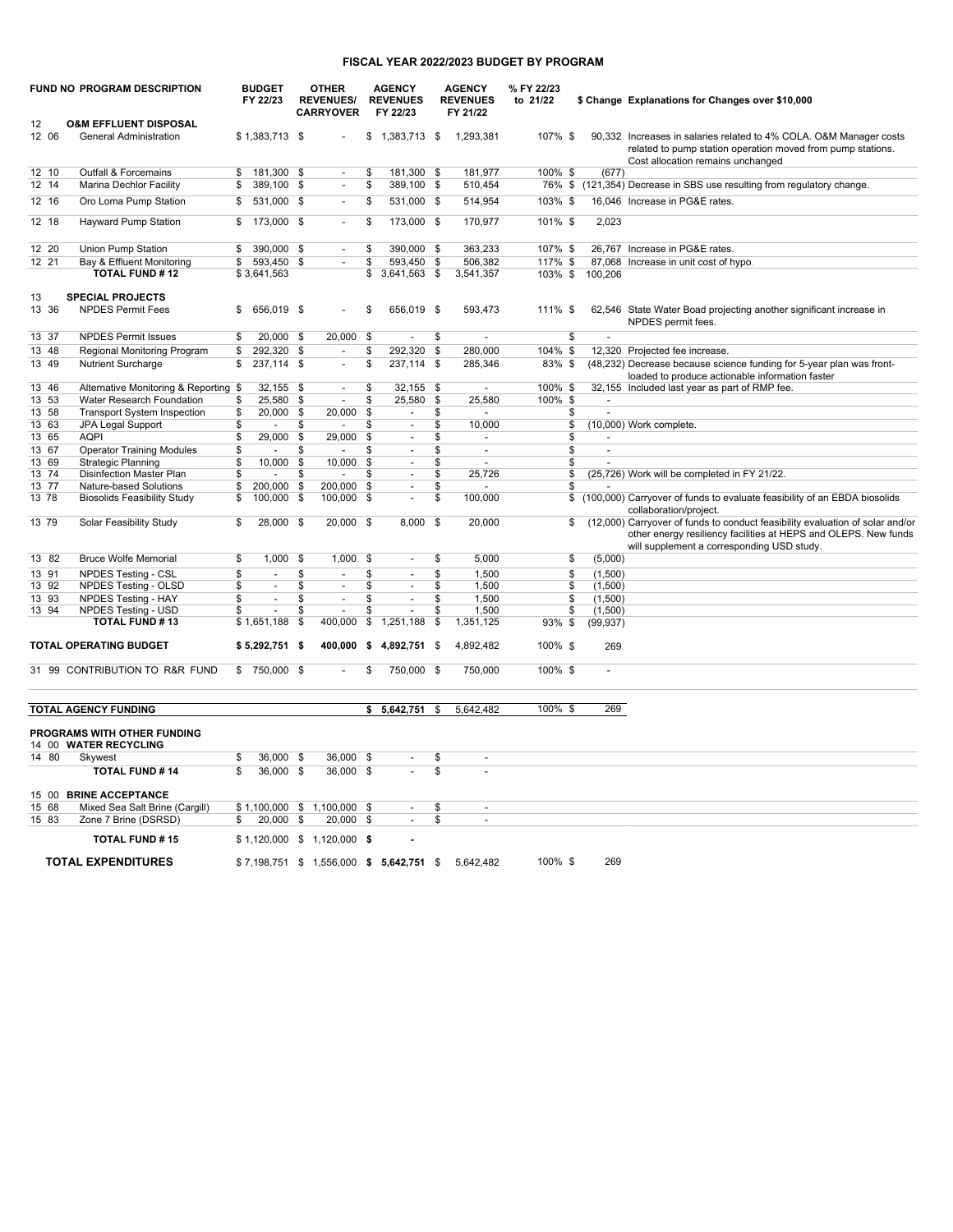#### **FISCAL YEAR 2022/2023 BUDGET BY ACCOUNT NUMBER**

| <b>ACCT</b>   | ACCT                                | <b>BUDGET</b> | <b>OTHER</b>     | <b>AGENCY</b>       |                   | <b>BUDGET % FY 22/23</b> |                          |                                                                                                                            |  |
|---------------|-------------------------------------|---------------|------------------|---------------------|-------------------|--------------------------|--------------------------|----------------------------------------------------------------------------------------------------------------------------|--|
| <b>NUMBER</b> | <b>TITLE</b>                        | FY 22/23      |                  |                     |                   |                          |                          | REVENUES/ REVENUES FY 21/22 to 21/22 \$ Change Explanations for Changes over \$10,000                                      |  |
|               |                                     |               | <b>CARRYOVER</b> |                     |                   |                          |                          |                                                                                                                            |  |
| 4010          | Salary                              | 632,367       |                  | 632,367             | 586,101           |                          |                          | 108% \$46.266 4% COLA. Salary increase for O&M Manager.                                                                    |  |
| 4020          | <b>Benefits</b>                     | 264,960       |                  | 264,960             | 269,324           | 98% \$                   | (4,364)                  |                                                                                                                            |  |
| 4030          | <b>Commissioner Compensation</b>    | 45,000        |                  | 45,000              | 45,000            | 100% \$                  |                          |                                                                                                                            |  |
| 4070          | Insurance                           | 75,900        | 3,000            | 72,900              | 62,000            | 118% \$                  |                          | 10.900 Insurance rates are increasing across the market.                                                                   |  |
| 4080          | Memberships & Subscriptions         | 149,475       |                  | 149,475             | 147,702           | 101% \$                  | 1,773                    |                                                                                                                            |  |
| 4100          | Supplies, Fixed                     | 22,000        |                  | 22,000              | 22,000            | 100% \$                  |                          |                                                                                                                            |  |
| 4100          | Supplies, Variable                  | 269,000       |                  | 269,000             | 312,000           |                          |                          | 86% \$ (43,000) Decrease in SBS due to regulatory change.                                                                  |  |
|               |                                     |               |                  |                     |                   |                          |                          |                                                                                                                            |  |
| 4110          | <b>Contract Services</b>            | 58,611        | 1,000            | 57,611              | 104,280           |                          |                          | 55% \$ (46.669) Calcon services for instrumentation and controls were moved to Maintenance & Repair.                       |  |
| 4120          | <b>Professional Services</b>        | 1,825,150     | 1,499,000        | 326,150             | 641.976           |                          |                          | Lab costs moved to Monitoring. Calcon SCADA costs moved to Maintenance & Repair.<br>51% \$(315,826) Auditor cost decrease. |  |
| 4140          | Rents & Fees                        |               |                  |                     |                   |                          |                          | 77% \$(265.686) RMP fees moved to Monitoring.                                                                              |  |
|               |                                     | 895,413       |                  |                     | 895,413 1,161,099 |                          |                          |                                                                                                                            |  |
| 4141          | <b>NPDES Fines</b>                  | 9,000         |                  | 9,000               | 9,000             | 100% \$                  | $\overline{\phantom{a}}$ |                                                                                                                            |  |
|               |                                     |               |                  |                     |                   |                          |                          |                                                                                                                            |  |
| 4150          | Maintenance & Repair                | 833,600       | 17,000           | 816,600             | 667,500           |                          |                          | 122% \$149,100 Calcon services for instrumentation and controls moved from Contract Services.                              |  |
|               |                                     |               |                  |                     |                   |                          |                          |                                                                                                                            |  |
| 4160          | Monitoring                          | 579,475       | 5,000            | 574,475             | 170,000           |                          |                          | 338% \$404.475 Lab costs moved from Professional Services. RMP costs moved from Rents & Fees.                              |  |
| 4170          | Travel & Training                   | 18,000        |                  | 18,000              | 18,000            | 100% \$                  |                          |                                                                                                                            |  |
| 4190          | Utility, Fixed                      | 1,000         | 1,000            | 0                   | 16.500            |                          |                          | 0% \$ (16.500) Admin Building utility costs moved to Variable.                                                             |  |
|               |                                     |               |                  |                     |                   |                          |                          | 112% \$79.800 Increase in PG&E rates. Admin Building utility costs moved from Fixed.                                       |  |
| 4191          | Utility, Variable (PG&E)            | 739,800       |                  | 739,800             | 660,000           |                          |                          |                                                                                                                            |  |
| 4200          | Acquisitions & Other                | 30,000        | 30,000           | 0                   | 0                 | $0\%$ \$                 | $\blacksquare$           |                                                                                                                            |  |
|               |                                     |               |                  |                     |                   |                          |                          |                                                                                                                            |  |
|               |                                     |               |                  |                     |                   |                          |                          |                                                                                                                            |  |
|               | <b>SUBTOTAL ALL ACCOUNTS</b>        | 6.448.751     | 1.556.000        | 4,892,751 4,892,482 |                   | 100% \$                  | 269                      |                                                                                                                            |  |
|               |                                     |               |                  |                     |                   |                          |                          |                                                                                                                            |  |
|               | <b>CONTRIBUTION TO R&amp;R FUND</b> | 750,000       |                  | 750,000             | 750,000           | 750,000 \$               | $\blacksquare$           |                                                                                                                            |  |
|               |                                     |               |                  |                     |                   |                          |                          |                                                                                                                            |  |
|               | <b>TOTAL EXPENDITURES</b>           | 7.198.751     |                  | 5.642.751 5.642.482 |                   | 100% \$                  | 269                      |                                                                                                                            |  |
|               |                                     |               |                  |                     |                   |                          |                          |                                                                                                                            |  |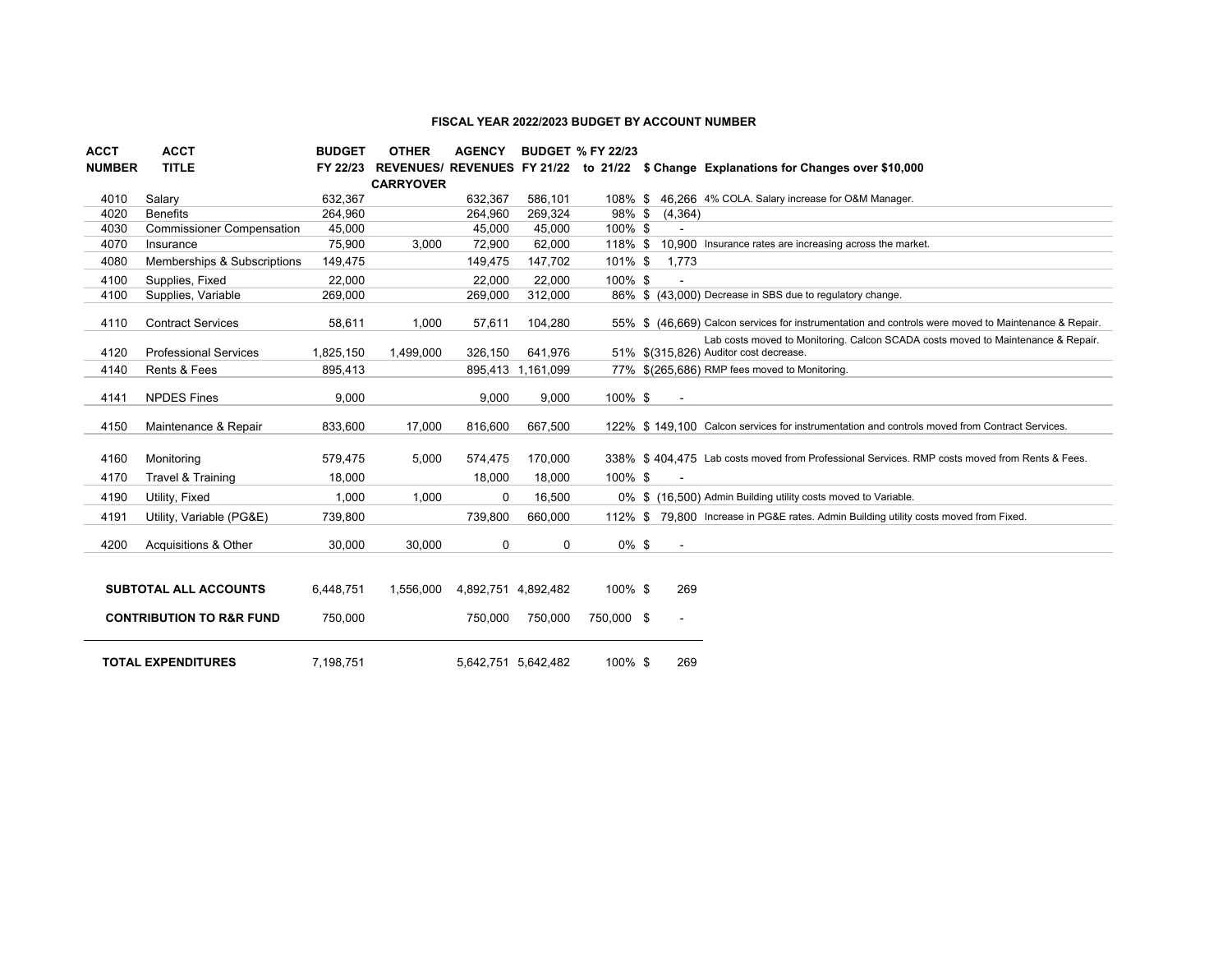|                                             |                |             |                      |                 |                            |                 |            | <b>Rates for various agencies</b> |                            |                    |                |                              |                               |                |                 |     |                    |
|---------------------------------------------|----------------|-------------|----------------------|-----------------|----------------------------|-----------------|------------|-----------------------------------|----------------------------|--------------------|----------------|------------------------------|-------------------------------|----------------|-----------------|-----|--------------------|
|                                             |                | San Leandro |                      | <b>O.L.S.D.</b> |                            | <b>C.V.S.D.</b> |            | <b>Hayward</b>                    |                            | <b>U.S.D.</b>      |                | <b>LAVWMA</b>                |                               |                |                 |     |                    |
| <b>Special Study Rate</b>                   |                | 13%         |                      | 18%             |                            | 6%              |            | 30%                               |                            | 33%                |                | varies                       |                               |                |                 |     |                    |
| <b>Variable Rate</b>                        |                | 8.9%        |                      | 17.5%           |                            | 6.5%            |            | 21.1%                             |                            | 46.0%              |                | 15.3%                        |                               |                |                 |     |                    |
| Variable Rate - MAs w/o CSL                 |                |             |                      | 19.2%           |                            | 7.1%            |            | 23.2%                             |                            | 50.5%              |                | 16.6%                        |                               |                |                 |     |                    |
| <b>Fixed Rate</b>                           |                | 13.7%       |                      | 19.1%           |                            | 10.3%           |            | 14.7%                             |                            | 42.1%              |                | 26.10%                       |                               |                |                 |     |                    |
| Fixed Rate - MAs w/o CSL                    |                |             |                      | 22.2%           |                            | 11.9%           |            | 17.1%                             |                            | 48.8%              |                |                              |                               |                |                 |     |                    |
| <b>RRF</b>                                  |                | varies      |                      | 22.2%           |                            | 11.9%           |            | 17.1%                             |                            | 48.8%              |                | varies                       |                               |                |                 |     |                    |
| <b>Regional Monitoring Program</b>          |                | 5.6%        |                      | 8.7%            |                            | 3.3%            |            | 38.5%                             |                            | 26.3%              |                | 17.6%                        |                               |                |                 |     |                    |
| <b>Nutrient Surcharge</b>                   |                | 7.7%        |                      | 3.0%            |                            | 1.6%            |            | 18.6%                             |                            | 48.8%              |                | 20.3%                        |                               |                |                 |     |                    |
| <b>NPDES</b>                                |                | 7.1%        |                      | 12.1%           |                            | 6.5%            |            | 17.2%                             |                            | 30.6%              |                | 26.6%                        |                               |                |                 |     |                    |
| <b>Alternative Monitoring and Reporting</b> |                | 17%         |                      | 11%             |                            | 6%              |            | 17%                               |                            | 17%                |                | 33%                          |                               |                |                 |     |                    |
|                                             |                |             |                      |                 |                            |                 |            |                                   |                            |                    |                |                              |                               |                |                 |     |                    |
|                                             |                | San Leandro |                      | <b>O.L.S.D.</b> |                            | <b>C.V.S.D.</b> |            | <b>Hayward</b>                    |                            | <b>U.S.D.</b>      |                | <b>LAVWMA</b>                | <b>REVENUES</b>               |                | <b>MA Total</b> |     | <b>Grand Total</b> |
| <b>O&amp;M</b>                              |                |             |                      |                 |                            |                 |            |                                   |                            |                    |                |                              |                               |                |                 |     |                    |
| O&M Fixed Charges w/CSL                     |                | 178,708     | \$                   | 248,943         |                            | $$133,966$ \$   |            | 191,454 \$                        |                            | 547,570            | \$             | 459,361                      |                               | \$             | 1,300,641       |     | \$1,760,002        |
| O&M Fixed Charges w/o CSL                   |                |             | \$                   | 10,704          | $\boldsymbol{\mathcal{L}}$ | 5,738           | - \$       | 8,245                             | \$                         | 23,529             | \$             | 7,945                        |                               | \$             | 48,215          | \$  | 56,161             |
| O&M Variable Charges w/CSL                  |                | 42,259      | \$                   | 82,745          | \$                         | 30,826          | -\$        | 100,044                           | \$                         | 218,237            | \$             | 92,989                       |                               |                | 474,111         | \$  | 567,100            |
| O&M Variable Charges w/o CSL                |                |             |                      | 224,646         | $\mathfrak{F}$             | 83,692          | - \$       | 271,612                           | \$                         | 592,497            |                | 85,854                       |                               |                | 1,172,446       |     | \$1,258,300        |
| <b>Total O&amp;M</b>                        | \$             | 220,967     | $\mathfrak{S}$       | 567,037         |                            | \$254,222       | -\$        | 571,355                           | \$1                        | ,381,833           | \$             | 646,148                      |                               |                | \$2,995,414     |     | \$3,641,563        |
| Last year                                   | $\mathfrak{L}$ | 225,192     | $\mathbb{S}$         | 527,143         |                            | \$247,495       | \$         | 551,637                           |                            | \$1,343,680        | \$             | 646,209                      |                               |                | \$2,895,148     |     | \$3,541,357        |
|                                             |                |             |                      |                 |                            |                 |            |                                   |                            |                    |                |                              |                               |                |                 |     |                    |
| <b>Special Projects</b>                     |                |             |                      |                 |                            |                 |            |                                   |                            |                    |                |                              |                               |                |                 |     |                    |
| <b>NPDES Permit Fee</b>                     |                | 46,250 \$   |                      | 79,112          | \$                         | 42,599          | -\$        | $112,582$ \$                      |                            | 200,822            | \$             | 174,654                      |                               | \$             | 481,365         | \$  | 656,019            |
| Regional Monitoring Program                 |                | 16,256      | \$                   | 25,492          | \$                         | $9,632$ \$      |            | 112,688                           | \$                         | 76,856             | \$             | 51,395                       |                               | \$             | 240,925         | \$  | 292,320            |
| <b>Nutrient Surcharge</b>                   |                | 18,342      | \$                   | 7,105           | \$                         | 3,826           | \$         | 44,032                            | \$                         | 115,701            | \$             | 48,108                       |                               | \$             | 189,006         | \$  | 237,114            |
| Alternative Monitoring and Reporting        |                | 5,359       | \$                   | 3,483           | \$                         | 1,876           | \$         | 5,359                             | \$                         | 5,359              | \$             | 10,718                       |                               |                | 21,437          | \$  | 32,155             |
| <b>Water Research Foundation</b>            |                | 2,280       | \$                   | 4,464           | \$                         | 1,663           | \$         | 5,398                             | \$                         | 11,775             | \$             |                              |                               | \$             | 25,580          | \$  | 25,580             |
| <b>Special Studies Fee</b>                  |                | 1,040       | \$                   | 1,440           |                            | 480             |            | 2,400                             |                            | 2,640              |                |                              |                               |                | 8,000           | \$  | 8,000              |
| <b>Total Special Projects</b>               | ፍ              | 89,527      | \$                   | 121,097         |                            | \$60,076        | $\sqrt{3}$ | 282,459                           | $\boldsymbol{\mathsf{\$}}$ | 413,153            | $\mathfrak{F}$ | 284,877                      |                               | ፍ              | 966,312         |     | \$1,251,188        |
| Last Year                                   | \$             | 99,825      | \$                   | 152,552         | $\mathcal{S}$              | 74,504 \$       |            | 289,295                           | $\mathbb{S}$               | 450,472 \$ 284,477 |                |                              |                               | $\mathfrak{S}$ | 1,066,648       |     | \$1,351,125        |
|                                             |                |             |                      |                 |                            |                 |            |                                   |                            |                    |                |                              |                               |                |                 |     |                    |
| <b>Total Operating Budget</b>               |                |             |                      |                 |                            |                 |            |                                   |                            |                    |                |                              |                               |                | \$3,961,726     |     | \$4,892,751        |
| Last Year                                   |                |             |                      |                 |                            |                 |            |                                   |                            |                    |                |                              |                               |                | \$3,961,796     |     | \$4,892,482        |
|                                             |                |             |                      |                 |                            |                 |            |                                   |                            |                    |                |                              |                               |                |                 |     |                    |
| <b>Programs with Other Funding</b>          |                |             |                      |                 |                            |                 |            |                                   |                            |                    |                |                              |                               |                |                 |     |                    |
| <b>Skywest</b>                              |                |             |                      |                 |                            |                 |            |                                   |                            |                    |                |                              | \$<br>36,000                  |                |                 |     | 36,000             |
| Mixed Sea Salt Brine (Cargill)              |                |             |                      |                 |                            |                 |            |                                   |                            |                    |                |                              | 1,100,000                     |                |                 |     | 1,100,000          |
| Zone 7 Brine (DSRSD)                        |                |             |                      |                 |                            |                 |            |                                   |                            |                    |                |                              | 20,000                        |                |                 |     | 20,000             |
| <b>Total</b>                                |                |             |                      |                 |                            |                 |            |                                   |                            |                    |                |                              | \$1,156,000                   |                |                 |     | \$1,156,000        |
| Last Year                                   |                |             |                      |                 |                            |                 |            |                                   |                            |                    |                |                              | 516,000                       |                |                 | \$. | 516,000            |
|                                             |                |             |                      |                 |                            |                 |            |                                   |                            |                    |                | <b>Total Outside Funding</b> |                               |                |                 |     | \$1,156,000        |
| <b>Renewal and Replacement Fund</b>         |                |             |                      |                 |                            |                 |            |                                   |                            |                    |                |                              |                               |                |                 |     |                    |
| <b>RRF Contribution</b>                     |                |             |                      | 166,500         |                            | \$89,250        | - \$       | 128,250                           |                            | 366,000            | \$             |                              |                               | \$             | 750,000         | \$  | 750,000            |
| <b>Total RRF</b>                            | \$             |             | \$<br>$\mathfrak{S}$ | 166,500         | $\sqrt[6]{\frac{1}{2}}$    | 89,250          | -\$        | 128,250                           | \$<br>\$                   | 366,000            | \$             |                              |                               | $\mathfrak{S}$ | 750,000         | \$  | 750,000            |
|                                             |                |             |                      |                 |                            |                 |            |                                   |                            |                    |                |                              | Total Capital Contribution \$ |                |                 | \$  |                    |
|                                             |                |             |                      |                 |                            |                 |            |                                   |                            |                    |                |                              |                               |                | 750,000         |     | 750,000            |

**Overall Total for FY 22/23 \$ 310,494 \$ 854,634 \$ 403,547 \$ 982,064 \$ 2,160,986 \$ 931,025 \$ 1,156,000 \$ 4,711,726 \$ 6,798,751**

| UTCHILIVILI ELEV W UTCHT W UUTCUT W TUUCHI W UULCUT WEITUGOU W UUTCULU WIITUGOU W TILITILILI WUITUUTU                         |  |  |  |  |  |
|-------------------------------------------------------------------------------------------------------------------------------|--|--|--|--|--|
| <b>Total FY 21/22</b> \$ 325,018 \$ 846,196 \$411,249 \$ 969,182 \$ 2,160,152 \$ 930,686 \$ 516,000 \$ 4,711,796 \$ 6,158,482 |  |  |  |  |  |

**Total for MAs plus LAVWMA \$ 5,642,751**

# **ESTIMATED ANNUAL BILLS TO THE EBDA MEMBER AGENCIES FOR FISCAL YEAR 2022/2023**